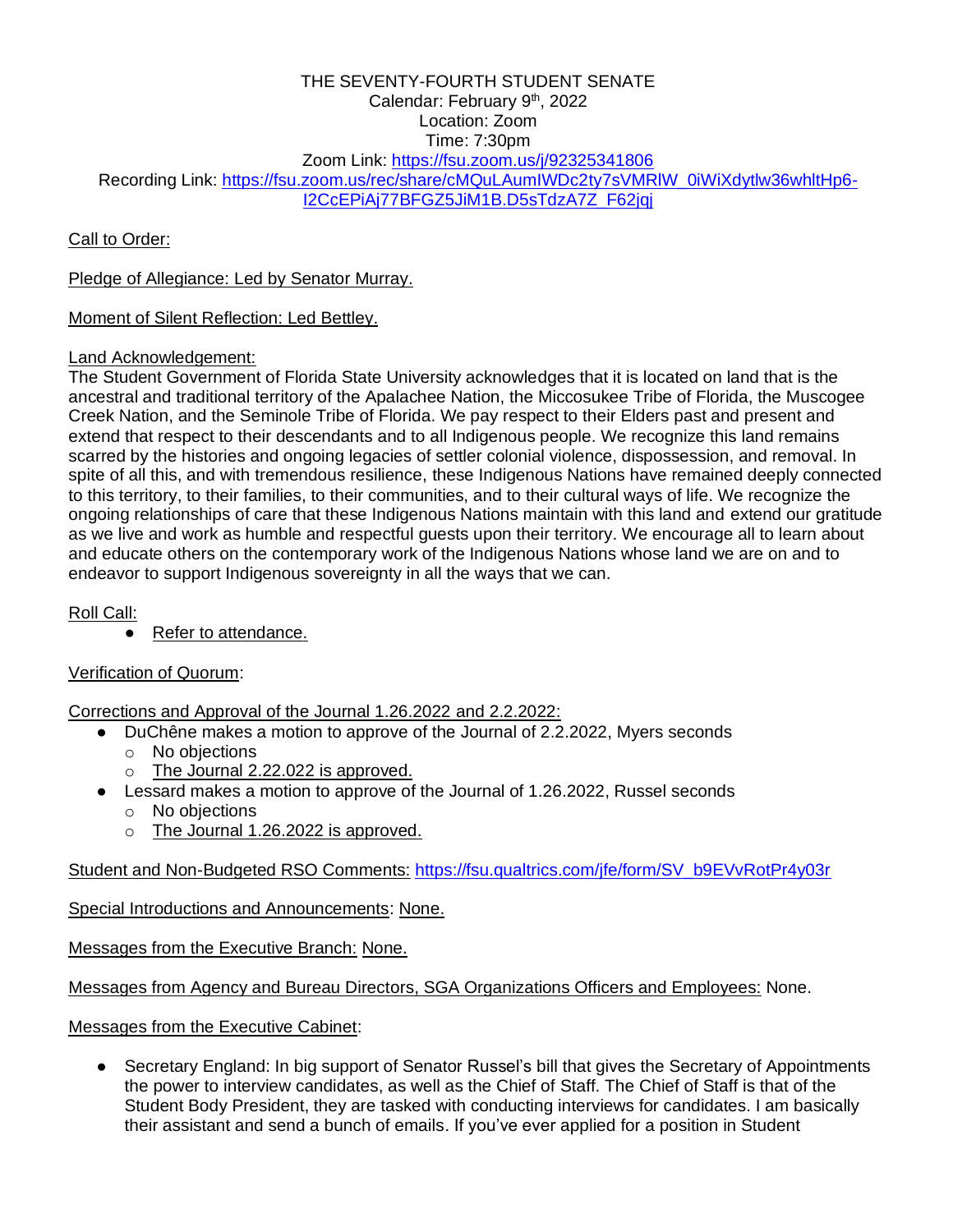Government you've probably heard from me. The kicker is that I can't interview candidates, at least not by myself. I can be present in interviews, but the Chief of Staff has to be the individual conducting the interviews, but they just do too much when it comes to working with the Student Body President that we thought it would be a good idea to give the Secretary of Appointments the power to also conduct interviews, so that it can be either or. This does not take power away from the Chief of Staff, it just basically gives power to Secretary of Appointments so they can be an additional person on their own to have the power to conduct interviews. I have to run. If anybody has any questions, I will put my phone number in the chat (850)-300-2392. Feel free to text me, but other than that thank you very much. It's nice to see you all, have a great rest of your meeting.

### Messages from the Class Councils: None.

### Messages from the Congress of Graduate Students:

Liaison Linsky: I want to communicate that COGS budget deliberations are this Friday at 5pm. It's the second round of deliberations that we've been holding. I want to anybody who's interested in how this money can be spent, to attend and observe, and even to comment. There are new items on the agenda this year that are the results of 1) Amendment 10 and 2) A change in the distribution of funds, whether COGS money is taken out before or after it's been calculated as part of the whole. I wanted to note that Congress passed a resolution at Monday's meeting condemning two bills that are currently in the Florida Legislature: House Bill 1557 and Senate Bill 1834 (commonly known as the 'don't say gay' bills). We are proud to condemn it, I believe. If there is anything that we can come to the table on as two different parts of FSU's government, the Senate and COGS and have our voices combined and amplify on certain issues – I think that's something COGS is working moving closer towards. If that interests any Senators who are socially conscious about issues that affect both Graduate and Undergraduate student populations, I'll pop my phone number into the chat. Also present is the Speaker of the Congress of Graduate Students (Gaurav Harshe) he is very open to collaboration with Senate as well and together we hope to provide a voice for the students who want to be heard the most.

# Messages from the Judicial Branch: None.

Messages from the Union Board and Student Engagement Ambassadors: None.

#### Messages from the Campus Recreation Board: None.

Report of the SGA Accounting Office: Remaining Balances: Senate Projects \$7,520.22, PAC \$28,936.00, RTAC \$22,208.00, and ORG Fund \$3,000

- Murray: I serve as the liaison for the Center for Participant Education- you might not know that because they haven't been active in a while. I'm going to have a meeting with Dr. Williams on Friday to discuss the future for the Center for Participant Education. If you have any opinions, or if you are really passionate about seeing it come back and wish to attend, please let me know. We're going to be talking about it Friday (2/11).
- Gonzales: I serve as the Liaison for the Black Student Union (BSU). We're having a steak night tomorrow (2/10) from 6pm to 9pm. Then we're having a Family Field Day on Saturday (2/12) from 2pm to 5pm. If anybody could come out it would be very much appreciated.
- Downing: I serve as the Liaison for the FSU Health and Human Sciences College, and they are partnering with the Center for Health Advocacy and Wellness (CHAW) this week. Tonight they are having an event which started at 6:30pm, being a therapy about the rejection with marriages and families. Tomorrow they are having an event from 6:30pm to 7:30pm which is the Culture of Dating in the US with the Center of Global Engagement. Another event will be happening this Friday (2/10) where they will be partnering with LIFT about love and other drugs. If you're interested it's posted on their website and on CHAW's as well.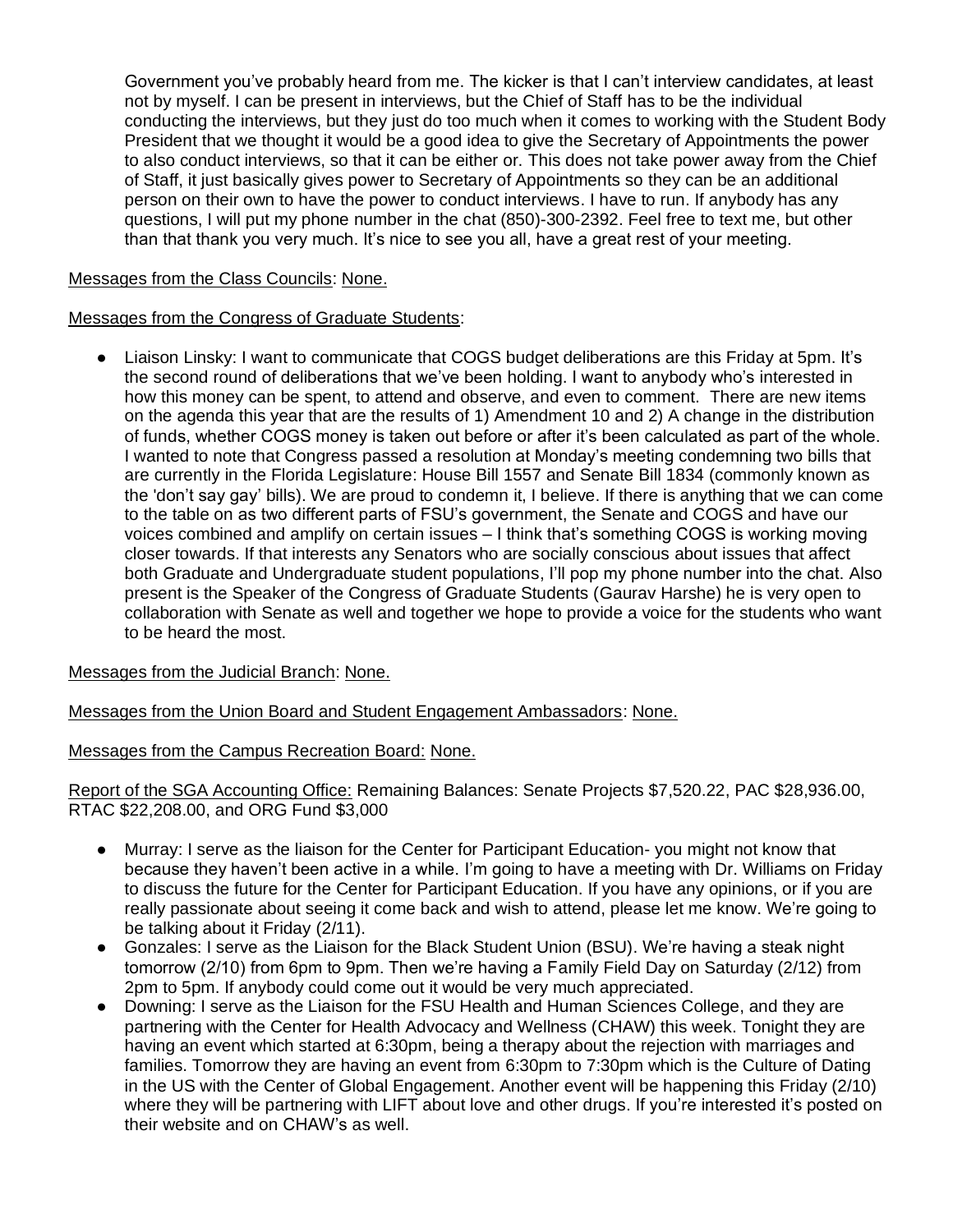# Report of Senate Liaisons: None.

# Report of Committees:

- Judiciary:
	- o Met last night at 7pm. Passed Bill 9 unamended, passed Bill 6 and Resolution 7 with amendments, and Constitutional Amendment 1 was withdrawn.
- Internal Affairs
	- o Met Monday at 7:30pm. Heard Ramon Veloso for SCURT treasurer, and still waiting for *RECORDING INAUDIBLE* (00:20:34) to show up. Heard Constitutional Amendment 1.
- **Budget** 
	- o We met *RECORDING INAUDIBLE* (00:20:45). We heard Resolution 6 and it passed. We also had *RECORDING INAUDIBLE* (00:20:50) and will have a resolution on that next week.
- **Finance** 
	- o Heard Resolutions 8 and 9, and elected new Vice Chair.
	- **Student Life & Academic Affairs** 
		- $\circ$  Did not meet last Thursday and have not met since January 27<sup>th</sup>. We will find out tonight if we're meeting tomorrow (2/10) at 5pm.
- Rules & Calendar
	- $\circ$  We met at 5:30pm. Heard and passed Resolution 6, Resolution 7, and Bill 6. Resolution 9 was tabled. We were originally going to have six suspension hearings but ended up only having four. We impeached Senators *RECORDING INAUDIBLE* (00:21:40) and unsuspended Senator Lessard and granted them two more absences.

### Senate Confirmations:

Candidate for Student Council for Undergraduate Research and Creativity Treasurer – Ramon Veloso (2 Applicants)

- *Ramon Veloso:*
	- Opening Statement:
		- Good afternoon, I'm a third-year chemical engineering major and candidate for Treasurer of SCURT. Before I continue I wanted to correct something from my meeting with Internal Affairs – I said that I was not financially certified, but it had slipped my mind that I did in fact complete the financial certification course last semester when I began being the treasurer for *RECORDING INAUDIBLE* (00:23:30) In addition to being financially certified, I believe that my previous experience as a treasurer, and my extensive experience working as a teams in my academic projects, clubs, projects, and jobs make me an ideal candidate for the position. My experience doing math and calculations every day for the past couple years for my engineering degree will also benefit me as I wish to ensure that I will have organized and precise calculations for any financial transactions. I am someone who's passionate about research and helping others gain experience in their own field in research. Before I researched for a lab in Miami, I don't think I truly had a full understanding of the extent to which research helps us gain experience and knowledge. I think this role will put me in a position where I would be able to encourage students at a larger scale to take advantage of the opportunity to participate in research. I've also attended a few board meetings and am collaborating with other members of the Executive Board. My goal for this position will of course be to help students learn more about getting involved in research, and as I said in my Internal Affairs meeting, if I help even one student get involved in research I'll feel that I was successful in my position as Treasurer. Thank you for your time.
	- o Technical Non-Debatable Questions:
		- None.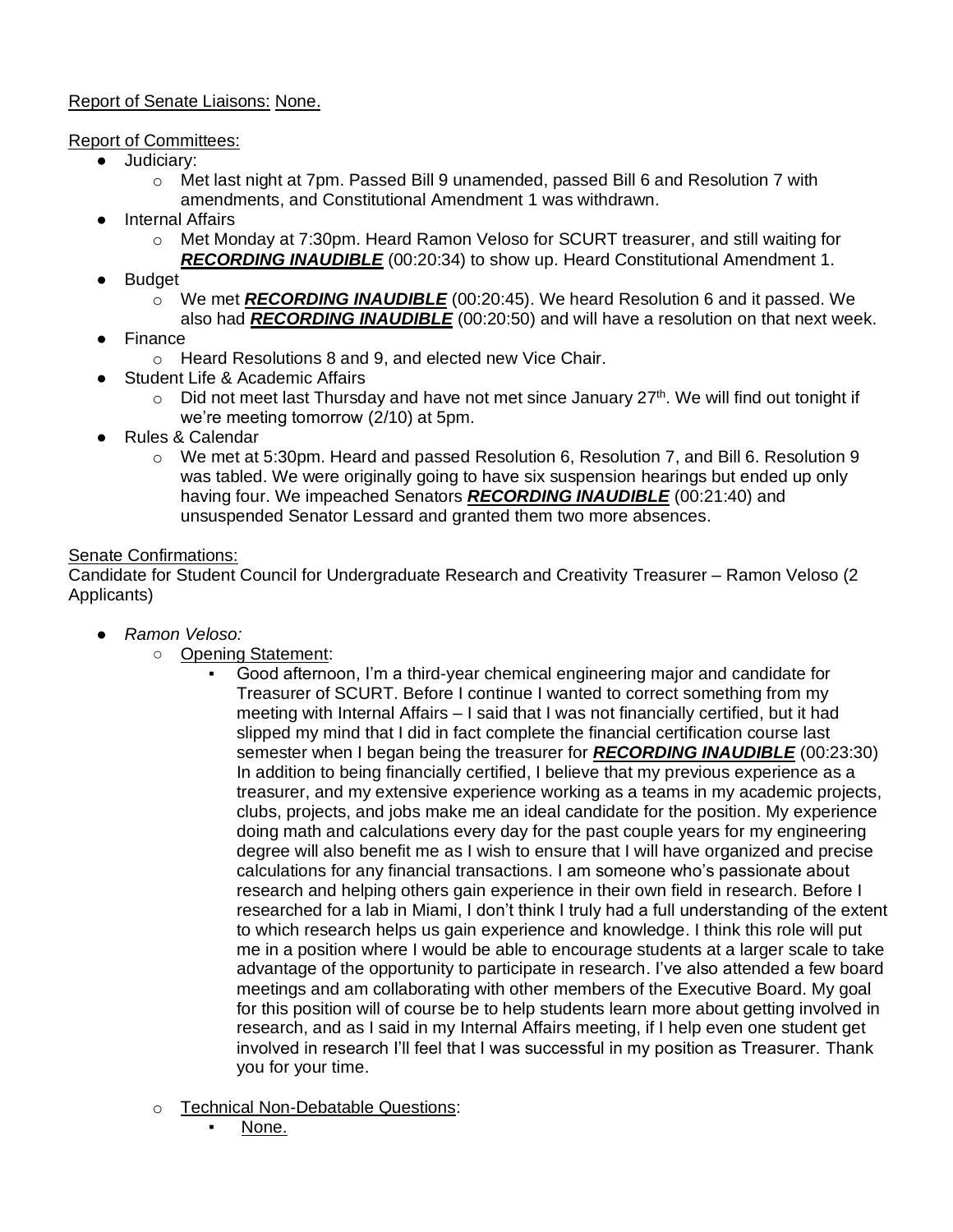- o General Questioning:
	- Lessard: What makes you passionate about research?
		- I've always been a curious person and feel that knowledge is one of the most valuable things that we can have as a society. When I first had that research experience at the lab in Miami Research it really showed me the importance of data that we get from research can be to medical findings to scientific findings. I think it's important that everyone has an opportunity to experience it proved the importance of data from research to medical/scientific findings. It's important that everyone has an opportunity to experience research.
	- Gonzales: Do you know how much SCURC budgeted for this fiscal year.
		- Yes, \$5000.
	- **Gonzalez moves to forward the candidate individually, Stewart seconds.**
		- **No objections.**
- o Closing Statement: I hope that I've been able to able a good picture of myself as a candidate and shown everyone why I would be ideal for this role. Thank you for your time.
- o **Voting Results:** 
	- **30 yes, 0 no, 0 abstentions.**
	- **Candidate is elected.**
	- **Oath of office conducted with Pro Tempore Nemeth.**

# Consent Calendar:

CR 8 Sponsored by Senator Roy (P)

To fund the College Democrats at FSU, Black Law Students Association, Jim Moran College of Entrepreneurship Leadership Council, PLUS Campus Ministry, Caribbean Student Association, American Society for Microbiology, and Studio H.

- Opening Statement:
	- o Roy: On Monday PAC heard elven different organizations, shown today are eight, and one needs to be voted upon (a speaker for the Jim Moran College of Entrepreneurship Leadership Council). Stephen Key will be the keynote speaker attendance. This would be an amazing opportunity for students who want to attend. This is a great networking opportunity and will be hosted in the Jim Moran building. The Jim Moran College of Entrepreneurship is willing to help with this. They initially came requesting \$3000, but PAC helped to narrowed down the price for PAC to fund. They have proven willingness to advertise this event.
- Technical Non-Debatable Questions:
	- o Lessard: How much is the Jim Moran College of Entrepreneurship putting towards this speaker for the Leadership Council?
		- Most of the allocated funds are for flights. They're covering around \$500, the difference between \$3000 and \$2330.
	- o Wang: Has the College's Leadership Council Funding Committee met? They normally meet in the summer.
	- o Point of Clarification: Wang: *RECORDING INAUDIBLE* (00:32:58).
	- $\circ$  Wang: Do they plan to apply for any funding from the funding committee *RECORDING INAUDIBLE* (00:33:10)
		- I was involved in the last Leadership Council as a member of the College of Arts and Sciences, *RECORDING INAUDIBLE*  (00:33:25) that is definitely something that can be talked about.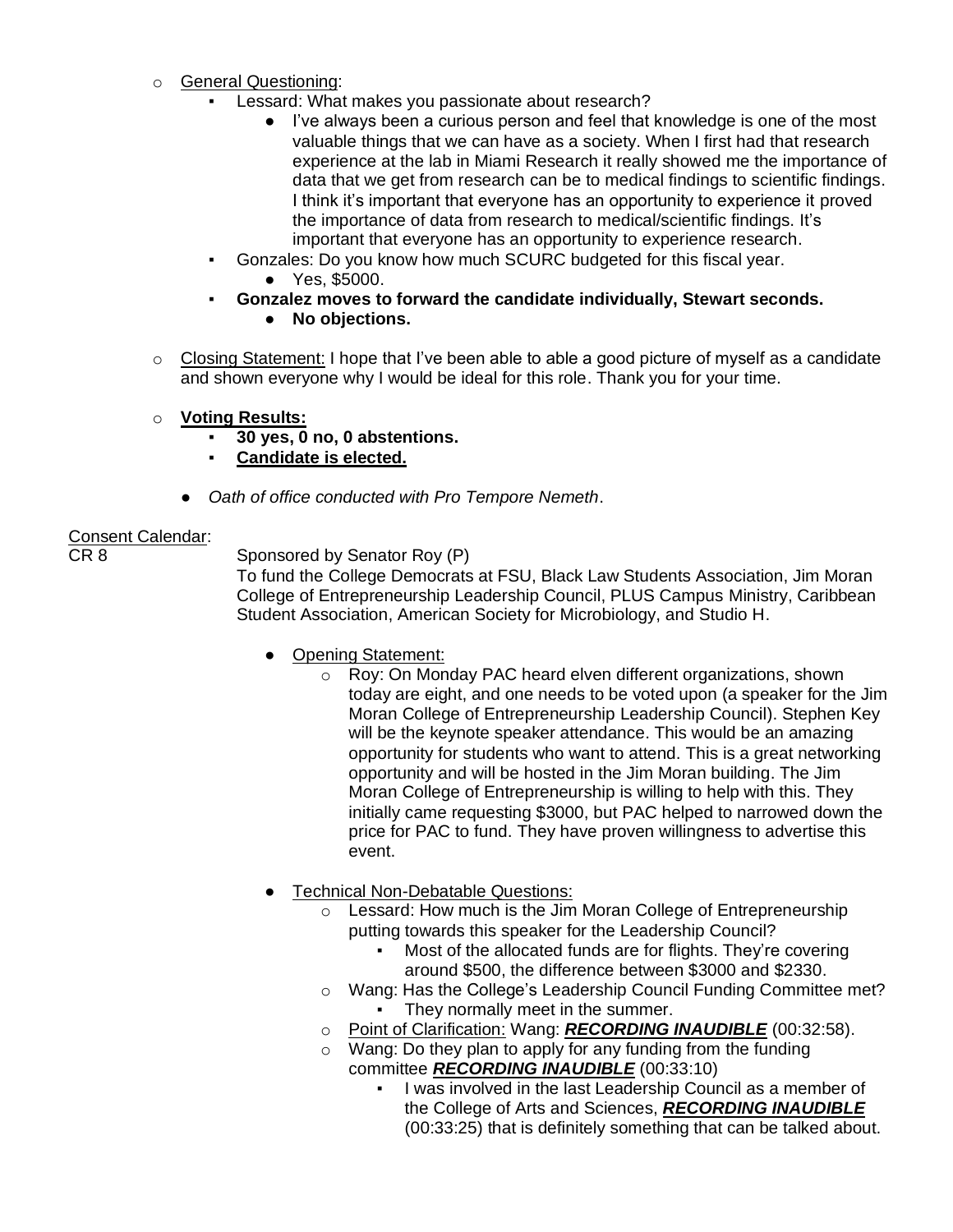Their speaker is currently set for March  $22<sup>nd</sup>$ , so they wouldn't have time for that funding.

- o Point of Clarification: President Hunter: The CLC budgeted for the 2021-22 school year.
- o Lessard: Do we know the cost per shirt for the Black Law Student Association, and how many they're requesting?
	- They are requesting 144, each of which \$7.09.
- o How many shirts is PLUS Campus Ministry requesting?
	- 75 and will be giving out these shirts on campus. Their membership is either 20 or 25 and so we want to fund about two times that.
- o Diaz: How many students is the Jim Moran College of Entrepreneurship expecting to attend the speaker's event.
	- About 120 people.
- First Round of Pro:
	- o DuChêne: Stephen Key is truly a leader in his industry, especially in the realm of entrepreneurship. This is a fantastic opportunity for students in this college. I don't think they're requesting an exorbitant amount of money so I'm in support.
	- o Lessard: I just did a quick Google search on Stephen Key. He's been in the industry for over 20 years and seems to be a wealth of knowledge for students. Having one of the leading entrepreneurship programs in the country at Florida State University, having this speaker would provide a plethora of knowledge to students from the college as well as the general student body. I think this is an exceptional opportunity for the Jim Moran College of Entrepreneurship and student body as a whole.
	- o Point of Information: Gonzalez: How many students are expected to attend this event?
		- 120 students. PAC believes that this will be primarily students.
	- o Gonzalez: Do contractual services cost more, and how much?
		- Yes, I mentioned in the beginning it was around \$3,000 but we whittled it down. With some of the flight costs it will be easier to go for this number.
	- o Gonzalez: The Jim Moran College of Entrepreneurship only has fourteen active members so where are they getting 120 from?
		- They are working with the Jim Moran College of Entrepreneurship themselves – that's who they're applying to do this event with.
	- o Point of Information: Bettley: Will this event be open to the general student body?
		- Yes. It will be open, free, and advertised.
	- o Bettley: The fact that this is open to student body means that it should not be difficult to get so many students and bodies at the event. I think Stephen Key would be a great speaker as he's well-known as a very well-spoken motivational speaker. Professors would support and advertise this event, the students would see the advertising, and Stephen Key would be a great asset for our students.
- First Round of Con:
	- o No speakers.
	- o **Stewart makes a motion to call the question, Suarez seconds.** ▪ **No objections.**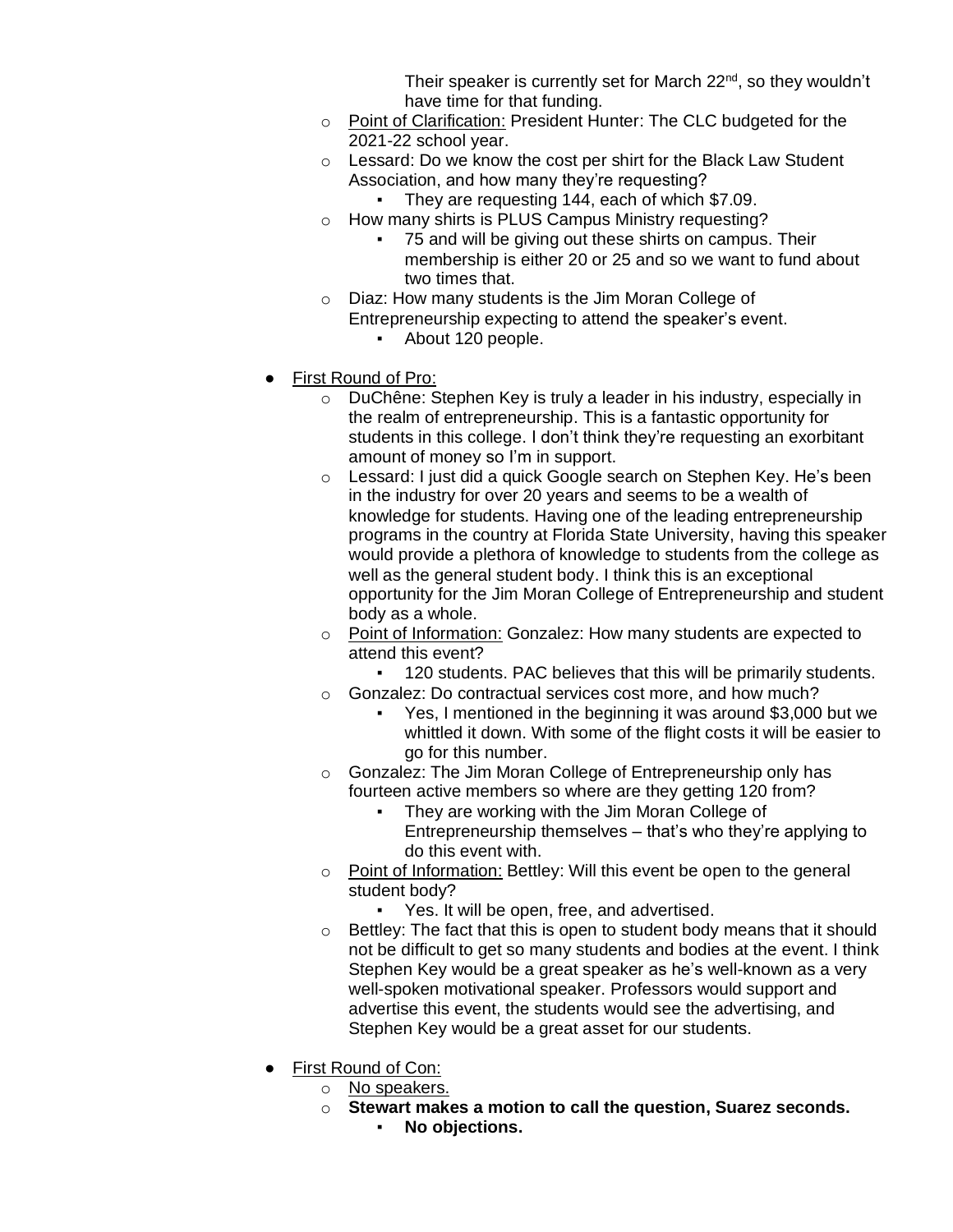- Closing Statement:
	- o None.
- **Voting Results:**
	- o **29 yes, 0 no, 2 abstentions.**
	- o **Line-item passes.**
- Point of Information: Gonzalez: Regarding the line item for the Caribbean Student Association, is there anything special with the water bottles?
	- $\circ$  The water bottles have their logos on them. They are very creative as they came with ideas for beanies with logos, hats, and want to do something out for the box. They wish to do something reusable that can really help students.
- Point of Information: Diaz: Could you go into detail on exactly what supplies the American Society for Microbiology is requesting?
	- $\circ$  I need a science degree to answer that  $-1$  read it but didn't fully understand the items.
- **Lessard makes a motion to approve the Consent Resolution, Suarez seconds.**
	- o **Wang objects.**
	- o **Resolution fails.**
- Parliamentarian Rowan: *Ten percent of the Senate has to agree with the objection. Once the objection is sustained, we can go into debate on the Consent Resolution. Yes is to agree with the objection, no is to not agree.*
- **Voting Results:**
	- o **12 yes, 18 no, 1 abstention.**
	- o **Senate is now in debate on the Consent Resolution.**
- Opening on Consent Resolution:
	- o Roy: The College Democrats at FSU want to do a movie at ASLC with 50 things of popcorn to attract interest for the movie Milk (already been in contact with the ASLC). The Black Law Student Association wants funding for t-shirts. Their request was made back in November. We already talked about the Jim Moran College of Entrepreneurship. PLUS Campus Ministry is requesting funding for 75 t-shirts. I already spoke about the Caribbean Student Association in regard to water bottles. The American Society for Microbiology is requesting funding for *RECORDING INAUDIBLE* (00:49:05). A lot of these items will be used for experiments/demonstrations. They will be conducting a STD transmission demo and will have food. They will be depicting how a zombie outbreak could happen. Studio H wants money for their website. They get over 200 viewers each month and think it works well. They wanted to go for a higher premium website, but PAC kept them at the standard level for \$236. We do think it will really help Studio H.
- Technical Non-Debatable Questions:
	- o Wang: Are there any alternatives for the water bottles? Is that the lowest per unit price for all of the different alternatives.
		- All of the alternatives were about the same quantity and same price. This option is one of the cheapest options.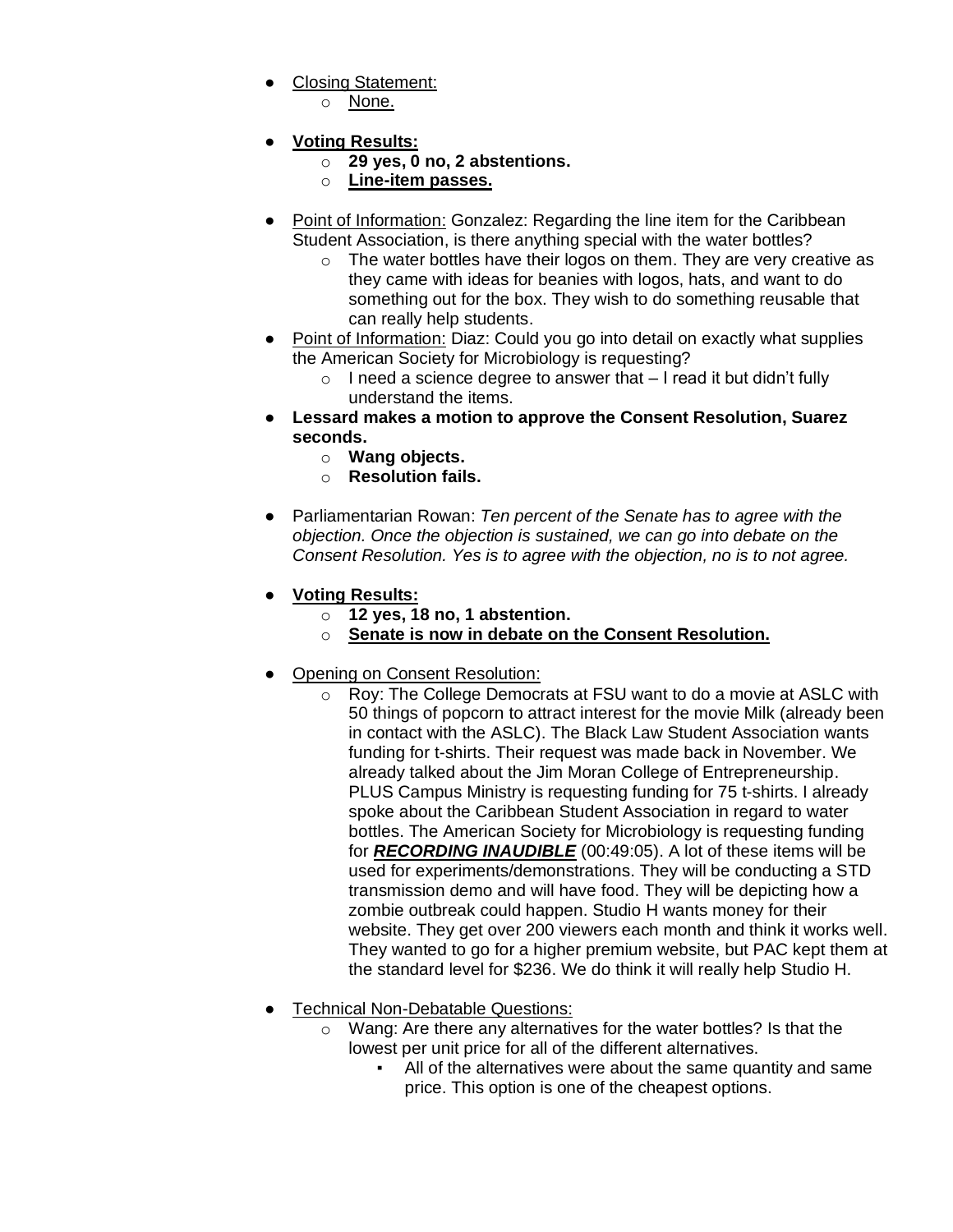- $\circ$  Lessard: What is the College Democrats at FSU's plan if the screening for MILK doesn't go through as it's not fully confirmed with the ASLC at this time.
- $\circ$  Wouldn't be able to do event without the funding. The ASLC understands that without PAC funding the event won't happen, thus the event hasn't been emphasized yet.
- **First Round of Pro:** 
	- o Lessard: Considering this is a hefty PAC request (I wish to commend PAC and Finance for handling all of these RSO's) this is exactly what we're here for – we're here to fund student organizations on campus. These are things students are passionate about and will attend. It's our job as a Senate to fund these requests in reason; none of these requests seem unreasonable. Let's fund students.
	- o Tucker: I was fortunate to help on PAC this week. We spent hours looking at numerous alternatives for accessibility and price. All these RSO's were very helpful in working with us. The water bottles were suggested by PAC and appreciated by the Caribbean Student Association.
	- o Point of Information: Rivers: How does CSA intend to distribute the water bottles?
		- They plan to utilize they're GBM and Market Wednesday. They're very active Markey Wednesday and the water bottles will Incentivize people to attend their GBM.
	- $\circ$  Point of Information: Rivers: How much are the movie rights for Milk?
		- I'm not sure if FSU already has the rights. The ASLC recommended the movie, so I assume it's been approved.
- **First Round of Con:** 
	- o Gonzalez: This is particularly for the Caribbean Student Association line item. They were funded \$1850 already in Sweepings (they were one of the fortunate RSO's that got money in sweepings). They went through PAC and got \$1,000 more; thus, we've funded them a total of Already funded \$3,197. Now we're funding them \$1,051 more. They already received funding twice, and now we're funding them another \$1,000 just for aluminum bottles. If they chose plastic water bottles that number would be way down. I think it would be fiscally irresponsible to funding for a third time. So many RSO's are applying for PAC funding. Although I love funding RSO's, this has already been funded twice, and I think we should broaden the scope of RSO's that we fund. Whether this means reaching out more or finding more people to fund, I think it would be fiscally responsible to fund them \$1,000 more after we funded them \$3,197.
	- $\circ$  Point of Information: Lessard: Do we know the last time the Caribbean Student Association was funded by PAC?
		- Would have to look through past minutes for that.
	- o Point of Information: Gonzalez: CSA was funded October 25<sup>th</sup>, 2021, for *RECORDING INAUDIBLE* (00:57:58).
	- o **Bowler moves to call the question, Russell seconds.**
		- Gonzalez objects.
		- **Bowler does not withdraw.**
	- o Parliamentarian Rowan: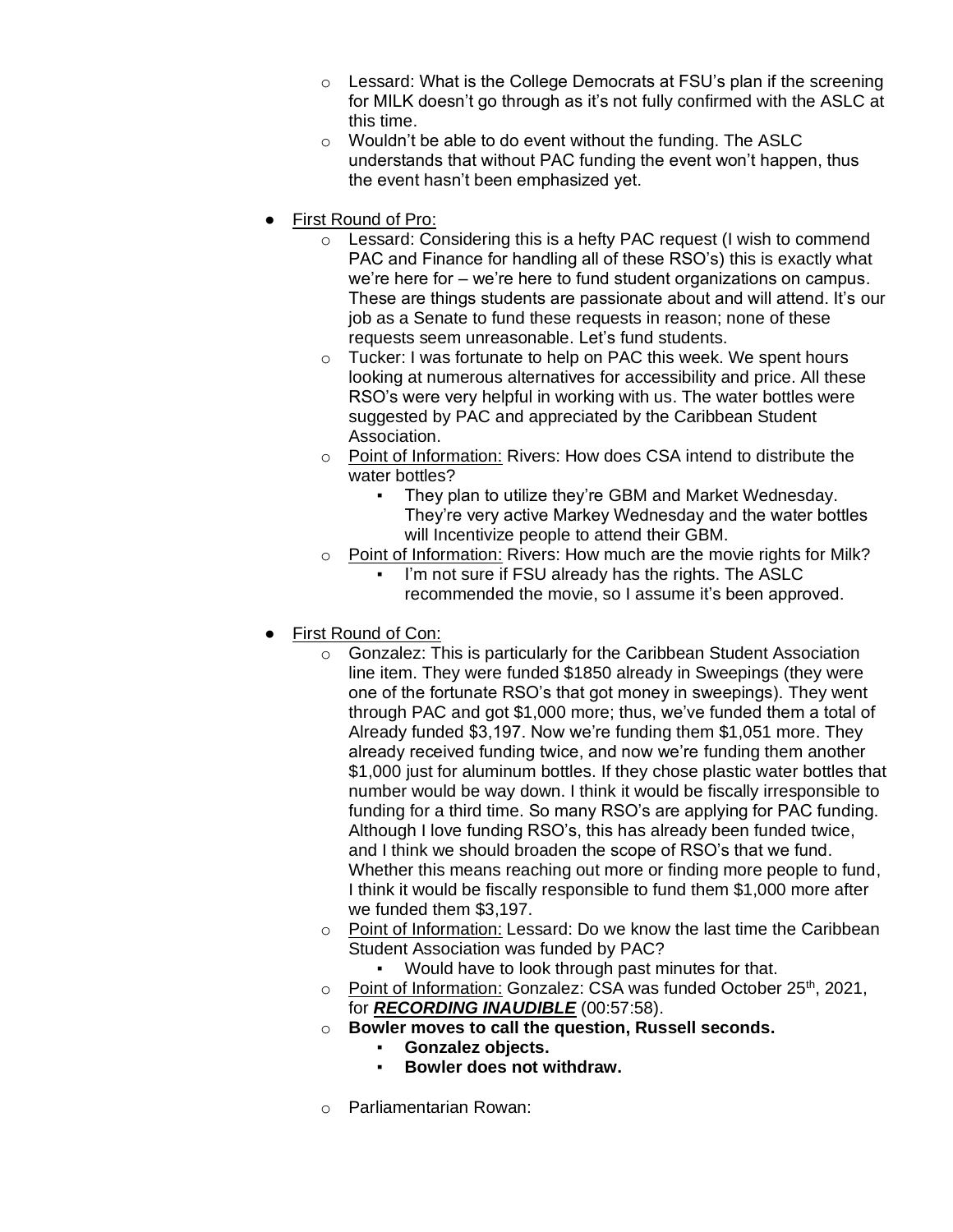Vote yes to call the question, no to continue debate. This is a two thirds majority.

# ● **Voting Results:**

- o **20 yes, 10 no, 0 abstentions.**
- o **Question is called.**
- Closing Statement**:** 
	- o Roy: This PAC Consent Resolution will be helping a lot of students. We had a three-hour meeting where we went through that each item will be distributed correctly, something students want, not harmful to environment, and make this campus a better place. The Caribbean Student Association has received funding in the past, but this is an organization that wants to continue spreading their impact across campus. PAC knows they've been funded before. PAC entertains this as we think this is something their students want. Thank you for time.
- **Voting Results:**
	- o **24 yes, 5 no, 1 abstention.**
	- o **Consent Resolution passes.**

CR 9 Sponsored by Senator Rider (P) To fund the FSU Flying High Circus Club, American String Teacher Association at FSU, American Choral Directors Association, American Marketing Association, Club Management Association of America at FSU, and the Society of Asian Scientists and Engineers.

- Opening Statement:
	- $\circ$  Rider: Thank you to everyone helping me adjust to being the new RTAC Chair. I received access to the RTAC email on Sunday, February 6<sup>th</sup>. After opening the email, I noticed that there were 10 RTAC requests still waiting for a response. Of those 10, 6 responded they still needed funding. Those requests had been sitting in the inbox for over for three weeks now. The requests had not been responded to and now their travel dates are approaching very fast. The decision we make today will impact six different RSO's. I felt that I should explain this. It was mentioned to split it up, but I feel like it would be more transparent to the Senate just to have everything together. The Finance Committee supports this Consent Resolution. Last night we were able to *RECORDING INAUDIBLE* (1:05:23) as we saw fit. These RSO's desperately need an answer fast. I'm willing to answer any questions about this first specific line item. We have a fantastic representative from the RSO who is in the FSU Flying High Circus Club. The FSU Flying High Circus Club itself has done an extensive amount of funding. I learned a lot about the FSU Flying High Circus Club. They have also looked at the financial code which recommends 'Astro' (a bus brand) and that is the one that they are using. They clearly have taken the extra step.
- **Technical Non-Debatable Questions:** 
	- o Gonzalez: Where is the FSU Flying High Circus Club going?
		- Cirque du Soleil, located in Disney springs.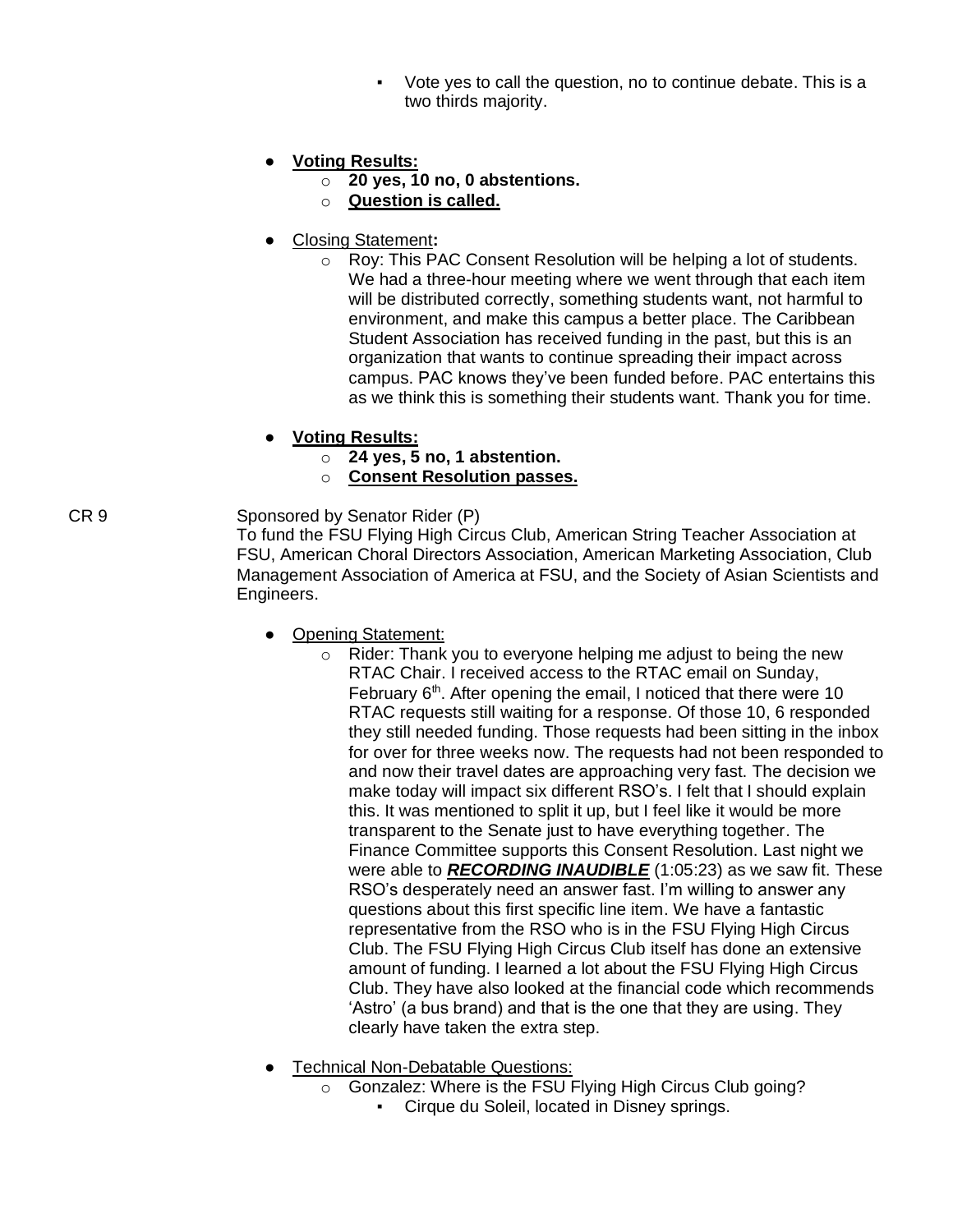- o Rivers: What date is the FSU Flying High Circus Club going on the trip?
	- They're going from February 25<sup>th</sup> to February 27<sup>th</sup>.
- o Diaz: Is the FSU Flying High Circus Club performing or just watching the performance?
	- They are watching the performance. They haven't had this experience yet due to complications such as COVID-19. They also have the amazing opportunity to speak with cast members afterwards. They understand the needed to get the most out of this great amount of funding.
- o **Gonzalez moves for the FSU Flying High Circus Club representative to speak, Lessard seconds.**
	- No objections.
	- **FSU Flying High Circus Club representative can now speak.**
- o Lessard: What date is the show and are the extra dates designated for travel?
	- **Rider defers to FSU Flying High Circus Club Representative.**<br>• FSU Flying High Circus Club Representative: We are seeing
	- FSU Flying High Circus Club Representative: We are seeing the show on February 26<sup>th</sup>. We will be leaving on February 25<sup>th</sup>, seeing the show on February 26<sup>th</sup>, and leaving in the morning to come back on February 27<sup>th</sup>.
- $\circ$  Gonzalez: Is the bus for all three days or only for the days of travelling?
	- Rider defers to FSU Flying High Circus Club Representative.
	- **FSU Flying High Circus Club Representative: The bus will be** used just to go and come back – the hotel has a shuttle for everything else. We also paid for a room for the bus driver and got them a ticket for the show.
- $\circ$  Lessard: Is the whole \$2,500 just for the bus, not reimbursement for lodging?
	- Cost is just for the bus.
- o Gonzalez: Where did the FSU Flying High Circus Club get the money for lodging and tickets for the show.
	- They did a bunch of different fundraising *RECORDING INAUDIBLE* (1:10:43).
	- Defer to FSU Flying High Circus Club Representative
	- FSU Flying High Circus Club Representative: The students paid \$85 each (56 students) which helped cover the amount of the hotel and the tickets for the show. We also get funding from our fall performances (concessions and Halloween shows, cast member designed merchandise in the fall) which goes directly back to us as well.
- o Wang:
	- Is this event open to the general public?
		- Open to general public, advertised to both.
- o Gonzalez: Why was the amount amended to \$2,500 in Finance.
	- Due to the number of travelers (56), they needed more funding. This was one of the RSO's where if they didn't receive the funding the event might not have happened. Additionally, because of the time crunch, more funding was necessary. They have to wait to get the bus because of a lack of funding so we just wanted to make sure that they have the right amount of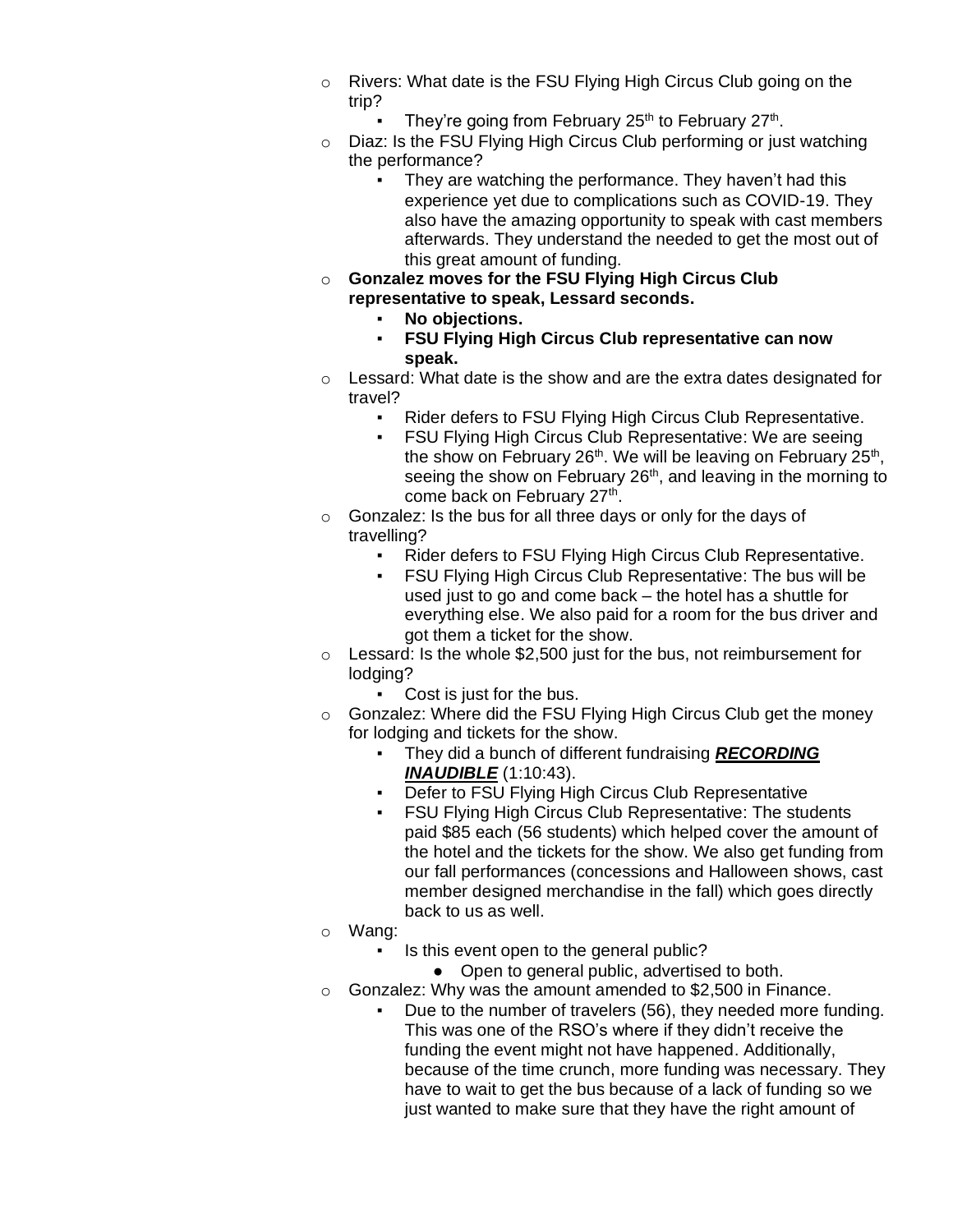money to book everything. It was last minute, but Finance Committee did see it fit to amend the amount.

- o Wang: As the event is happening in two weeks, would we even be able to clear *RECORDING INAUDIBLE* (01:12:58) with accounting in time?
	- I have asked this question to the past Chair. I haven't gotten a response about anything related to that. That is a really great question. Again, I just got access to the email and was stalking every email to see what was going on; so, I apologize, but that is not something that has been educated to me yet.
- o Gonzalez: What was the original amount of the request? \$2,750.
- $\circ$  Lessard: Was that \$2,750 all in the travel expense category?
	- Yes. We brought it down, and back up. As the new RTAC Chair I didn't want to go over the top on every little thing, this was the first of six RSO's, so I thought *RECORDING INAUDIBLE* (01:14:03).
- **First Round of Pro:** 
	- o Point of Information: Gonzalez: What was the reasoning for the original price cut?
		- The committee members were very concerned about three weeks of request. The RTAC email is a little bit unorganized, so at the time we *RECORDING INAUDIBLE* (01:14:52). With that in mind the *RECORDING INAUDIBLE* (01:14:56) decided to stay balanced, knowing that this would go to Finance and at that point be brought back up. *RECORDING INAUDIBLE*  (01:15:12).
	- o Point of Information: Gonzalez: Seeing as we usually like to have at least three weeks between time that we fund, do you think it is feasible for us to fund something like this.
		- President Hunter: I think that this line item is feasible to fund as it's not under contractual service, it's under travel expense. I'm sure Chair Rider can comment more, she was CC'd on all of the emails: our business manager. I can take a moment to ask our advisors for sure.
		- Rider: I did my best to try to make sure everyone's on everything. The Student Government Treasurer is CC'd on the Consent Resolution as well. Again, I literally got the email Sunday, and did the best I could for these RSO's.
		- President Hunter: So, the best of our understanding it can be funded and occur, even in a short period of time it can happen.
	- o Bowling: Finance met and discussed this Resolution; the Representative from the FSU Flying High Circus Club came to the conclusion after looking at it that \$2,500 was a viable number, and we amended to that. The Finance Committee discussed and decided that this was the best number to ensure that they can have the event and travel to their event in a way that is feasible for them.
	- o DuChêne: Any opportunity to support student artists needs to be taken advantage of. The FSU Flying High Circus Club is extremely unique – the only other circus like them is at Illinois State University, but they don't have Cirque du Soleil within three hours from them. This is a really unique opportunity and we need to support our artists.
	- o Bettley: This is a great opportunity for the FSU Flying High Circus Club. They have already shown that they've raised a majority of the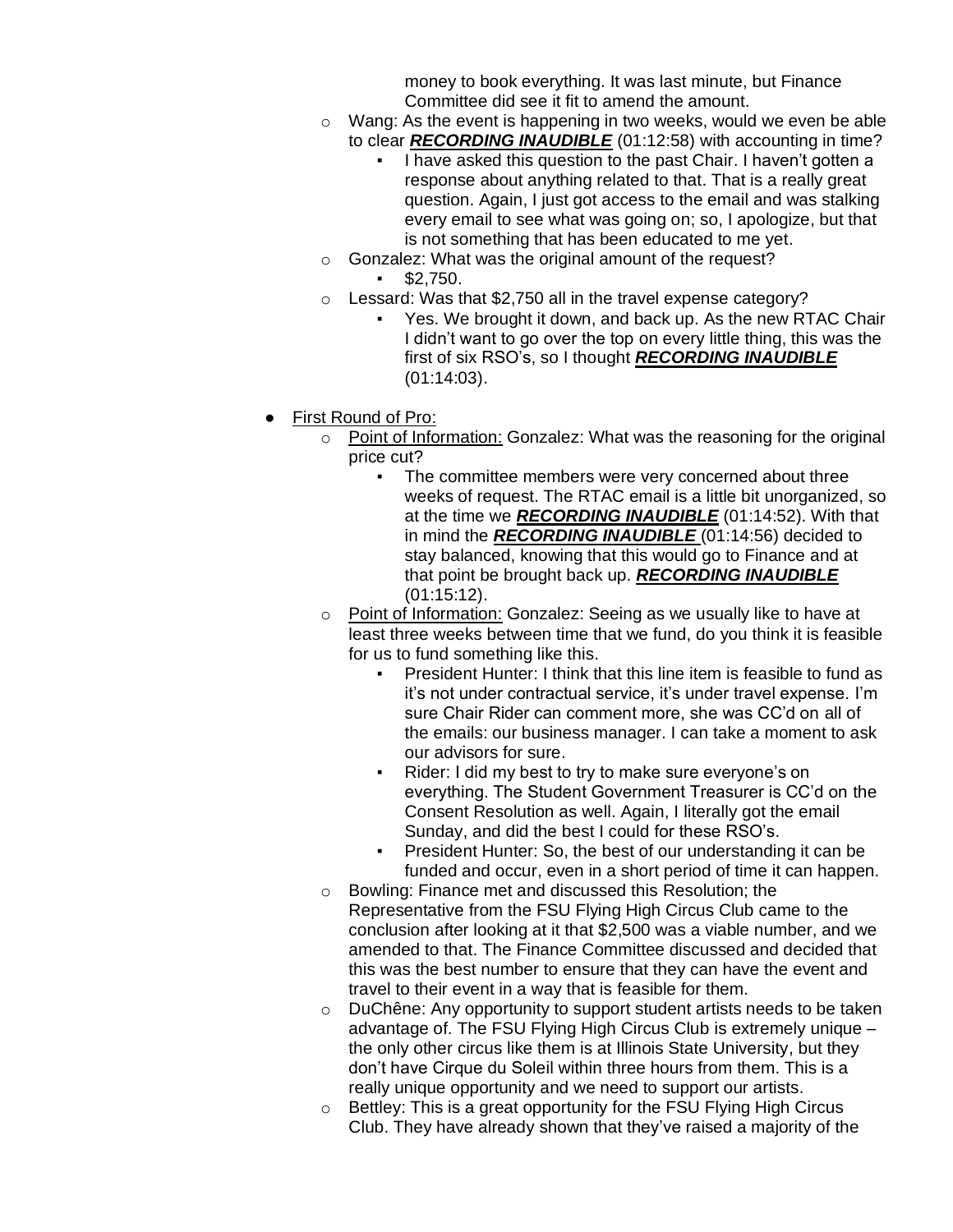money to go on this trip; this is just the last little piece they need to ensure it. I think this is a fantastic opportunity. *RECORDING INAUDIBLE* (01:17:54). I really support them.

- o Roy: PAC and RTAC fund because they want to give experiences to students they want to have on campus. With this specifically, this is a line item for students to engage in Cirque du Soleil: they will get to meet and network with those in the height of their career field. I was able to attend finance committee meeting and hear a little about this request specifically, and it has a lot of people. Sure this may be a lot of money, but I think this is exactly the type of experience we should be giving our students.
- o Suarez: This is an amazing opportunity for the FSU Flying High Circus Club. Their members speak nothing but the highest of the FSU Flying High Circus Club and love being members of this organization. I don't see why we should keep this opportunity away from them seeing how they are going to be talking to professionals through an amazing networking opportunity. They put so much dedication into the FSU Flying High Circus Club (practices every single week).
- o Diaz: I will always be an advocate for folks vising the city of Orlando. I also think it's an amazing opportunity for students in FSU Flying High Circus Club to be able to speak with different professionals in the industry. This is money funded by the student body, let's give it back to them for amazing experiences.
- **First Round of Con:** 
	- o **Stewart moves to call the question, Suarez seconds.**
		- **Lessard objects.**
		- **Stewart withdraws.**
	- o Lessard: Not that I'm against the FSU Flying High Circus Club in going to this - I think this is a fantastic opportunity - my concern resides in the amount of this Consent Resolution as whole being eleven thousand dollars as this is over half of the current RTAC budget. This is only three weeks of requests. I'm concerned about being able to fund students who want to travel in the second half of the semester. We are only in the second week of February, we still have the rest of February, March, and a good portion of April to go through, as well as May and part of June as our fiscal year doesn't end until June 31. I want the FSU Flying High Circus Club to be able to go, but I think we need to amend this back down to the \$2,000.
	- o Point of Clarification: Roy: PAC and RTAC stops funding when Spring Senate stops. In the summer we don't fund anything because we can't meet in the summer.
	- o Point of Information: Suarez: When was the last time the FSU Flying High Circus Club was funded?
		- Defer to FSU Flying High Circus Club Representative
		- **FSU Flying High Circus Club Representative: The last time we** have been funded by RTAC was February of 2020 before the shutdown. This is an annual trip we go on, that time we had gone to Cirque du Soleil in Nashville.
	- o Point of Information: Bettley: Will they still be able to go with \$2,000?
		- They need the \$2,500.
	- o **Gonzalez moves to amend total to \$2,000 and travel expenses to**
	- o **\$2,000, Wang seconds.**
		- Bowling objects.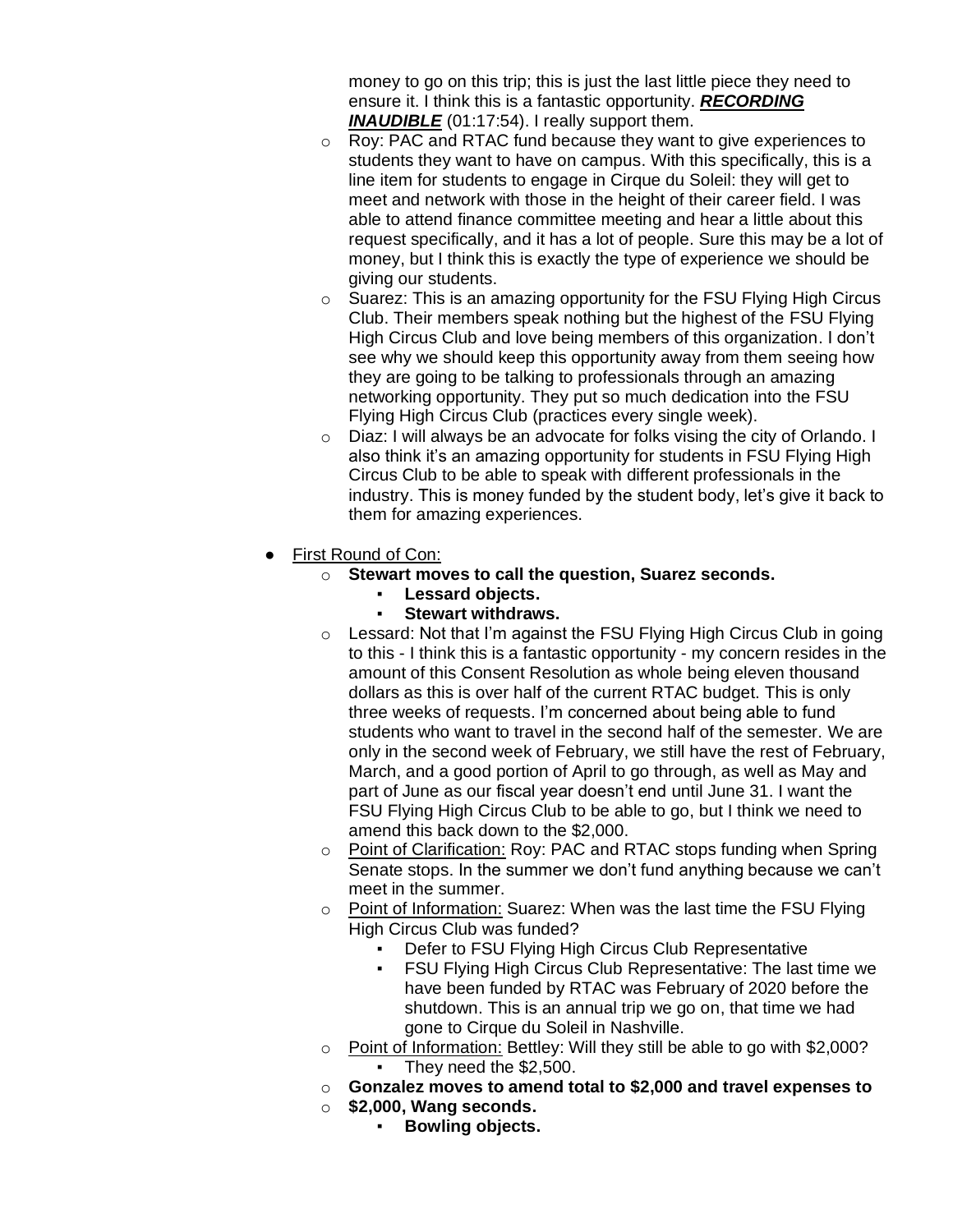- **Gonzalez does not withdraw.**
- **Amendment Opening Statement:** 
	- $\circ$  Gonzalez: I agree that \$11,000 is half of the budget that RTAC has. The reason we can be a little bit more *RECORDING INAUDIBLE* (01:24:23) with PAC is because they went to Sweepings and got \$20,000 to \$30,000 more in funding, so their budget is way bigger than RTAC's. RTAC has to be more fiscally responsible because if we pass this it's half of RTAC's budget and we still have three months to go. That is not responsible at all. *RECORDING INAUDIBLE* (01:24:50). I think that we should amend it back to \$2,000.
- **Technical Non-Debatable Questions:** 
	- o No speakers.
- First Round of Pro:
	- o Point of Information: Roy: Why was \$2,000 what you chose for this? RTAC chose this amount in the beginning.
	- o Point of Information: Murray: Would the FSU Flying High Circus Club be able to fundraise the difference?
		- Defers to FSU Flying High Circus Club Representative
		- FSU Flying High Circus Club Representative: Given how soon the trip is, no.
	- o Point of Clarification: Bowling: In Finance this number was decided upon after given a quote from the FSU Flying High Circus Club about the amount that was necessary to travel.
	- o Point of Information: Rivers: Last time the FSU Flying High Circus Club went to RTAC, how much were they funded?
		- On February 11<sup>th,</sup> 2020, the FSU Flying High Circus Club was funded \$2,000.
	- o Point of Information: Roy: Did you attend the RTAC meeting or brief RTAC minutes for that day on Monday (2/7)?
		- I reviewed the minutes but did not attend the meeting.
	- o Lessard: I am concerned about having RTAC funds for the remainder for the semester. With COVID-19 getting somewhat to an end and students being able to travel in larger capacities, it is the Spring semester so a lot more research conferences are happening, more general travelling opportunities will be arising. It concerns me to spend half of our budget when once the budget is gone it's gone – we can't fund anymore students to travel. I think \$2,000 is more than generous, not as many people are going to get this \$2,000. We have another organization requesting even more and that one concerns me as well. I just think that we need to be a little bit more fiscally conservative while also funding students and this is the best way to do that.
	- o Point of Clarification: President Hunter: Some of these requests have been in communication since December.
	- o Wang: I agree with the previous speaker. Although \$500 may not seem like a large number, it's still half of \$1,000 and we need every single penny of RTAC. Initially you might look at that and say 'Hey, \$2,500 isn't even the largest number on the RTAC Consent Resolution,' that doesn't mean were not going to cut the rest of them because I really believe that spending \$11,000 on one Consent Resolution is fiscally irresponsible. RTAC really needs more of a budget for the remainder of the semester.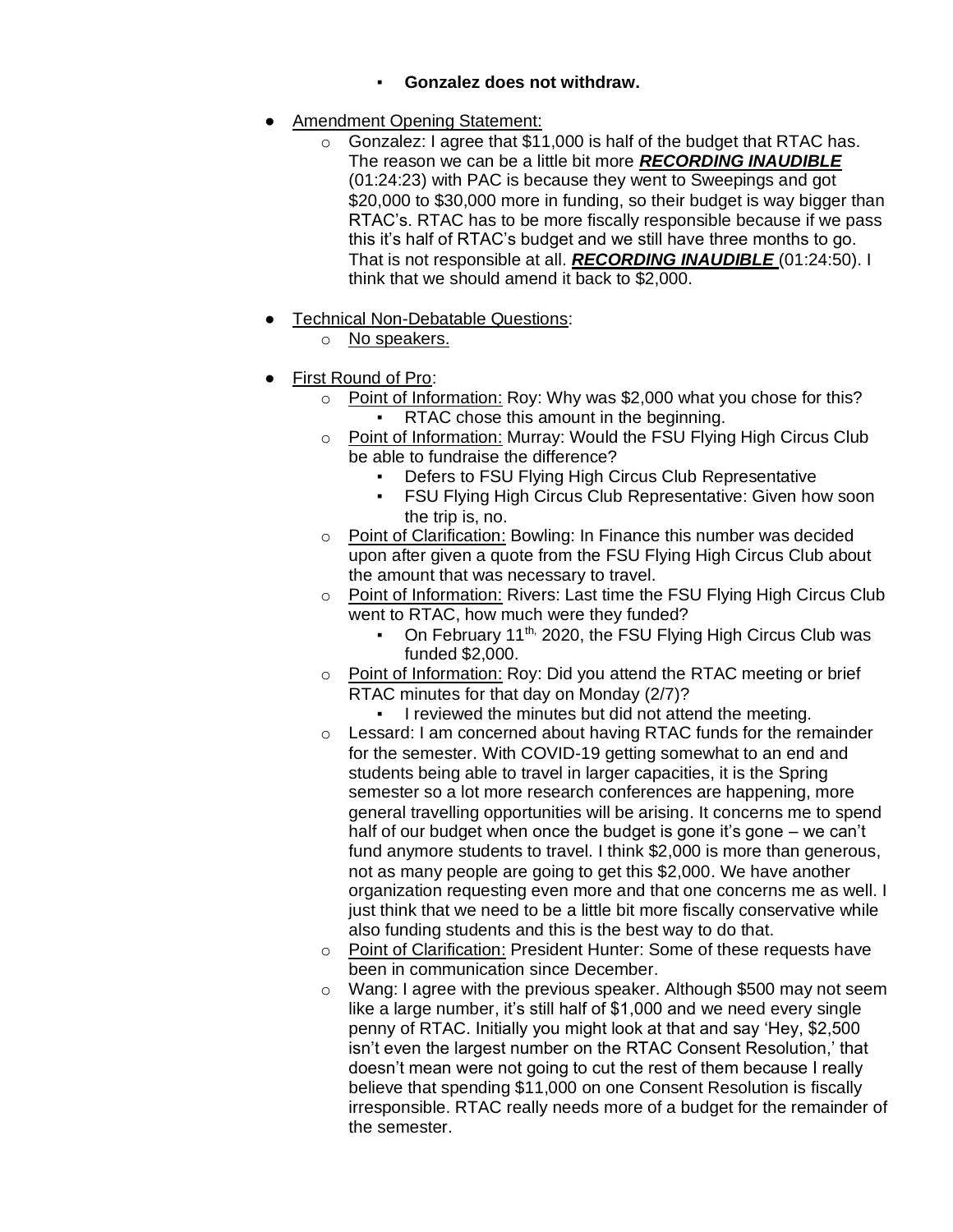- o Point of Information: DuChêne: When was last time RTAC depleted its budget before the end of the school year?
	- President Hunter: Not anytime past the 70<sup>th</sup> Senate; only checked from the 70<sup>th</sup> Senate on.
- o Point of Information: DuChêne: What was RTAC's balance was in the second meeting of February during the 71<sup>st</sup> Senate.
	- Parliamentarian Rowan: At the February 13<sup>th</sup> meeting of the 71 st Senate the RTAC balance was \$13,552.83
	- **•** President Hunter: The RTAC balance as of today in the  $74<sup>th</sup>$ Student Senate is \$22,208.
- o Point of Information: Stewart: Has the organization already purchased tickets and hotel rooms?
	- Yes.
- $\circ$  Point of Information: Lessard: Can you tell me what the 71<sup>st</sup> Senate RTAC budget ended with at the last Senate meeting.
	- Parliamentarian Rowan: \$3,997.77.
		- **Diaz moves for a non-senator to speak, Suarez seconds.**
			- **No objections.**
			- **Non-senator can now speak.**
- o Point of Information Directed to FSU Flying High Circus Club Treasurer: Diaz: How was \$2,500 calculated?
	- Treasurer for FSU Flying High Circus Club: If you look on the FSU website where you can rent charter busses, in 2021-22, and 2022-23, the long-distance daily rate is \$1,250, and as we need the bus for two days that total is \$2,500. I want to emphasize that RTAC is first-come-first-serve, and I do know that there was a switch between the Chairs, but I submitted this RTAC request on January 20<sup>th</sup>.
- First Round of Con:
	- o B. Suarez: I would like to speak in pro of the original Consent Resolution as the FSU Flying High Circus Club does a lot for the FSU community - it brings name recommendation to FSU. If we strike it out to \$2,000, we will basically be telling them they can't go at all because they won't have any time to fundraise the difference. They've already contributed \$85 per person. *RECORDING INAUDIBLE* (01:36:38). I don't see any reason why we should strike the amount.
	- $\circ$  E. Suarez: I do see the concern when talking about the majority of budget, but there are other places that can be cut. We did fund the FSU Flying High Circus Club \$2,000 in 2019, and the FSU Flying High Circus Club wasn't able to go on their trip last year due to COVID-19, so I don't see the problem with the \$2,500.
	- $\circ$  Tsouroukdissian: I think we should all take a step back and be proud to fund any RSO that requests funding. To be scared of spending every penny doesn't sit well with me. The FSU Flying High Circus Club makes FSU so unique. To withhold \$500 to all 56 great individuals is kind of crazy. We should keep it at \$2,500. If we don't, the event is only a couple weeks away and they really won't be able to fundraise. It makes no sense to me.
	- o Stewart: I would like to speak in pro of the original Consent Resolution. It's been made very clear that a distinctive line drawn whether the organization will be able to attend the event or not. I think eh FSU Flying High Circus Club brings joy to students at FSU. Being from a small town where the circus is a big deal, its unique to see the FSU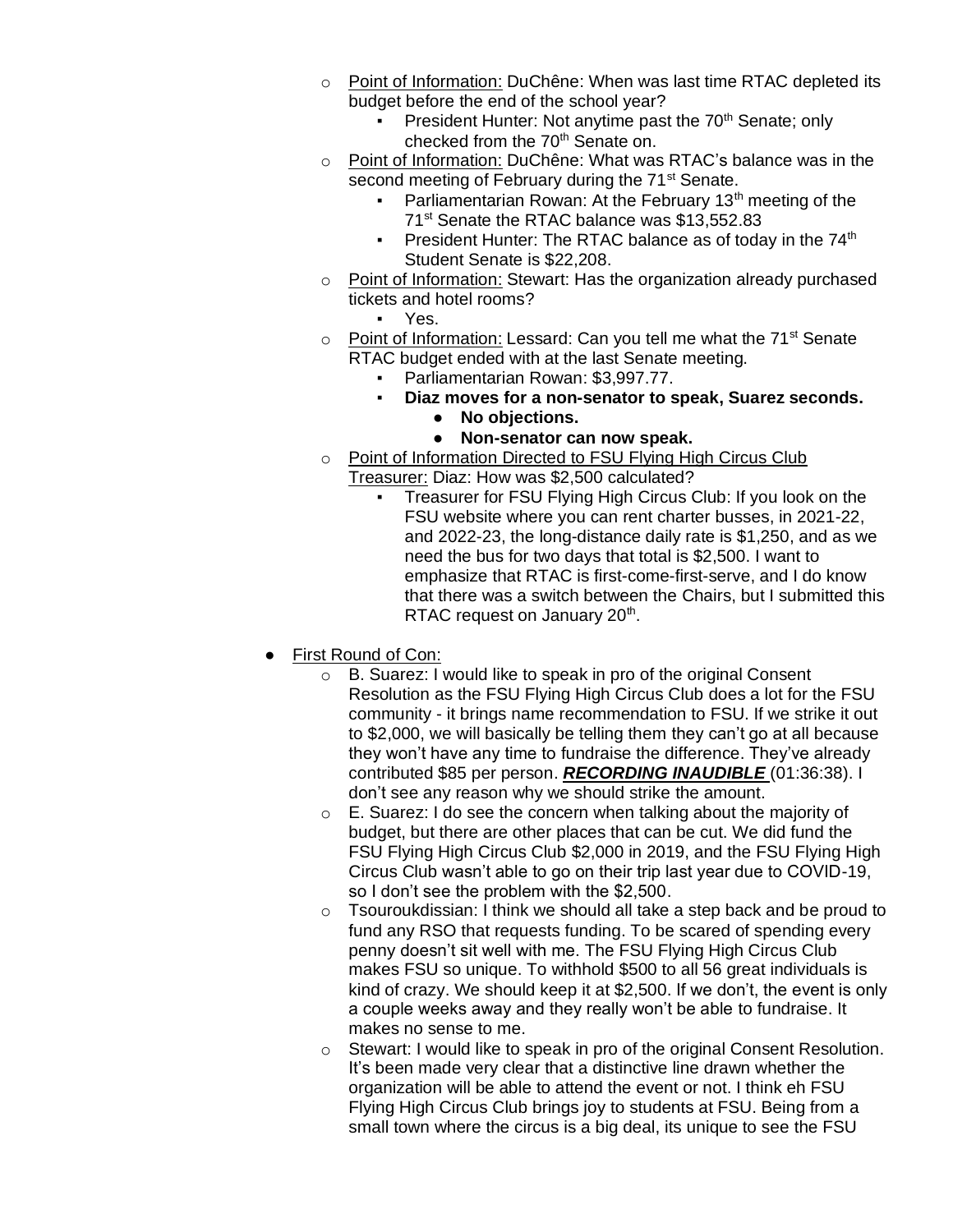Flying High Circus Club perform at FSU. They should be able to attend this trip to experience this joy for themselves. This opportunity is unique and not one that many get.

- $\circ$  DuChêne: Since the 70<sup>th</sup> Student Senate RTAC has not depleted their funding. Also compared to the 71<sup>st</sup> Student Senate we have been more conservative thus far.
- Second Round of Pro:
	- o No speakers.
- Second Round of Con:
	- o Point of Information: Lessard: Would it be impossible for the people going on this trip to contribute the \$9 per person it would take to make up the \$500?
		- **Deferred to Representative from the FSU Flying High Circus** Club.
		- Treasurer from the FSU Flying High Circus Club: They have already paid \$85 each to go on this trip which is covering a lot of the lodging, bus, and tickets. On top of that we still have to pay about half of our total budget. As a student I struggle financially and I feel that after paying \$85 I'm uncomfortable asking for more money which is near \$100, especially when we have never charged that much for trips in the past.
	- $\circ$  Roy: When an organization says they can't make up a \$500 difference, I tend to believe them. When we put in the time for every committee meeting. I could not speak anymore in con. If we cut every single organization, then we're going to allow zero organizations to put on their events. This is not how we should be conducting business. If you have questions or concerns they should be before a Senate like this. I'm just so glad that the organization is actually here to speak and answer questions because not every organization can be here. With this one specifically, \$500 (\$9 per person), it is completely feasible. This is one of the greatest networking events I've heard through RTAC in a long time. I speak fully against this.
	- $\circ$  Tucker: I think we're going in circles; urgency necessitates this. If we take \$500 they won't be able to go on this trip. We need to realize that this is more than a show, we should recognize that sending these students to the top of their career pathways is pretty important. I'll be supporting the original line item.
	- o Point of Information: Stewart: If the FSU Flying High Circus Club already said they can't go on this trip if they don't get this extra \$500, why would you not just zero-fund them?
		- It's just a **RECORDING INAUDIBLE** (01:44:02). They can try, and if it's \$9 per person (even if they have to fundraise), if they put those Dance Marathons on their Instagram and you tell me they can't raise \$9 each, I think it's still possible.
	- o Bowling: Not funding them for the full amount is basically telling them not to go. The fact we are suggesting to put the financial burden on students is absolutely unacceptable. As Senators our job is to make sure these organization get to go to these events. I would rather give money to an organization that we know is having an event then plan for some hypothetical organization that might want in the future. RTAC is first come first serve. We already discussed with these organizations on why this funding amount is necessary. The fact that we're cutting it and putting the financial burden on the students is unacceptable.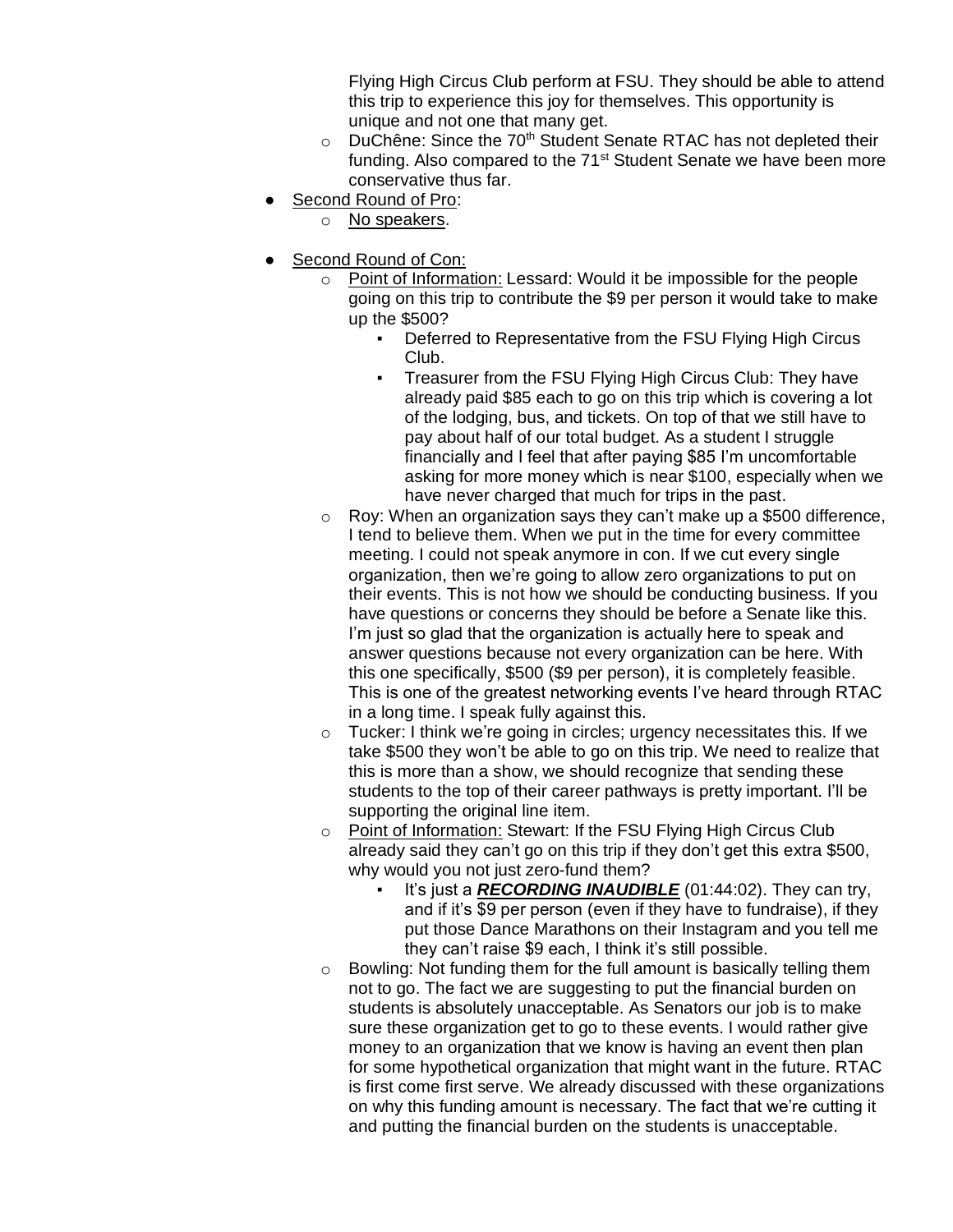- $\circ$  E Suarez: This isn't some club emailing and asking for money: they've attended the meetings, are here at the Senate tonight, and have done their research.
- o Point of Information: Lessard: The original request for \$2,750, what is the difference you guys would be able to go between that \$2,750 and this \$2,500? What were those \$250 for?
	- **Deferred to a FSU Flying High Circus Club Representative.**<br>• ESU Flying High Circus Club Representative: \$2.750 was
	- **FSU Flying High Circus Club Representative: \$2,750 was** requested assuming we would get less money as we needed \$2,500. \$2,750 was a safety net.
- o **Bettley moves to call the question, Murray seconds,** 
	- No objections.
- **Closing Statement:** 
	- o Gonzalez: I want everyone to listen. It seems like everybody made up their minds, but I just want you to not make up your mind just yet – give me these four minutes and let me try to convince you. First of all, I am not someone that doesn't go to PAC and RTAC meetings. Who is the one person that they've always texted to fill into RTAC meetings when they did not have RTAC members, it was me. I know how these *RECORDING INAUDIBLE* (1:47:30) work, I know how to deal with these organization's requests, I know the 'ins' and 'outs' of everything. I'm not going to sit here and act like I don't know, and I'm not going to sit here and act like me trying to cut this is disrespectful to the organization because it's not. I don't know why you think that's funny, but okay. I have not said anything about the FSU Flying High Circus Club, my best friend is in the FSU Flying High Circus Club, it's not that deep. I'm just saying this entire thing is \$11,000 and if we don't start cutting, little-by-little, this is half the budget. And just to clarify, the only reason RTAC hasn't depleted their budget in the past few years is because they have been able to go to Sweepings to request more money, to add up to their budget. Sweepings happened in the fall. The RTAC Chair did not request from Sweepings which means they couldn't add up to their budget. The money that they have is not only less than what they've had historically ever, this year they were budgeted the least they have historically ever. On top of that, he did not request in Sweepings which means he has not been able to add to the budget already given, which is already thousands of dollars less than he's ever had before. I want you to understand that. The way that we're comparing this to pass Senates is not comparable because the budget is not the same. They were funded \$2,000 in 2019 (2020), this is not under-funded according to the precedent that has been established with the FSU Flying High Circus Club, and honestly, I don't see how it's hard for an individual to raise. It is a privilege to go on this trip and I do not want to take away from that. This is not personal. I'm just saying we have to be smarter because people cannot get this money back. In the summer, RTAC doesn't exists – it only happens until Senate concludes in the Spring.
- **Voting Results on Amendment**:
	- o **Voting Results: 7 yes, 23 no, 1 abstention.**
	- o **Amendment fails.**
- First Round of Con on the Original Line Item: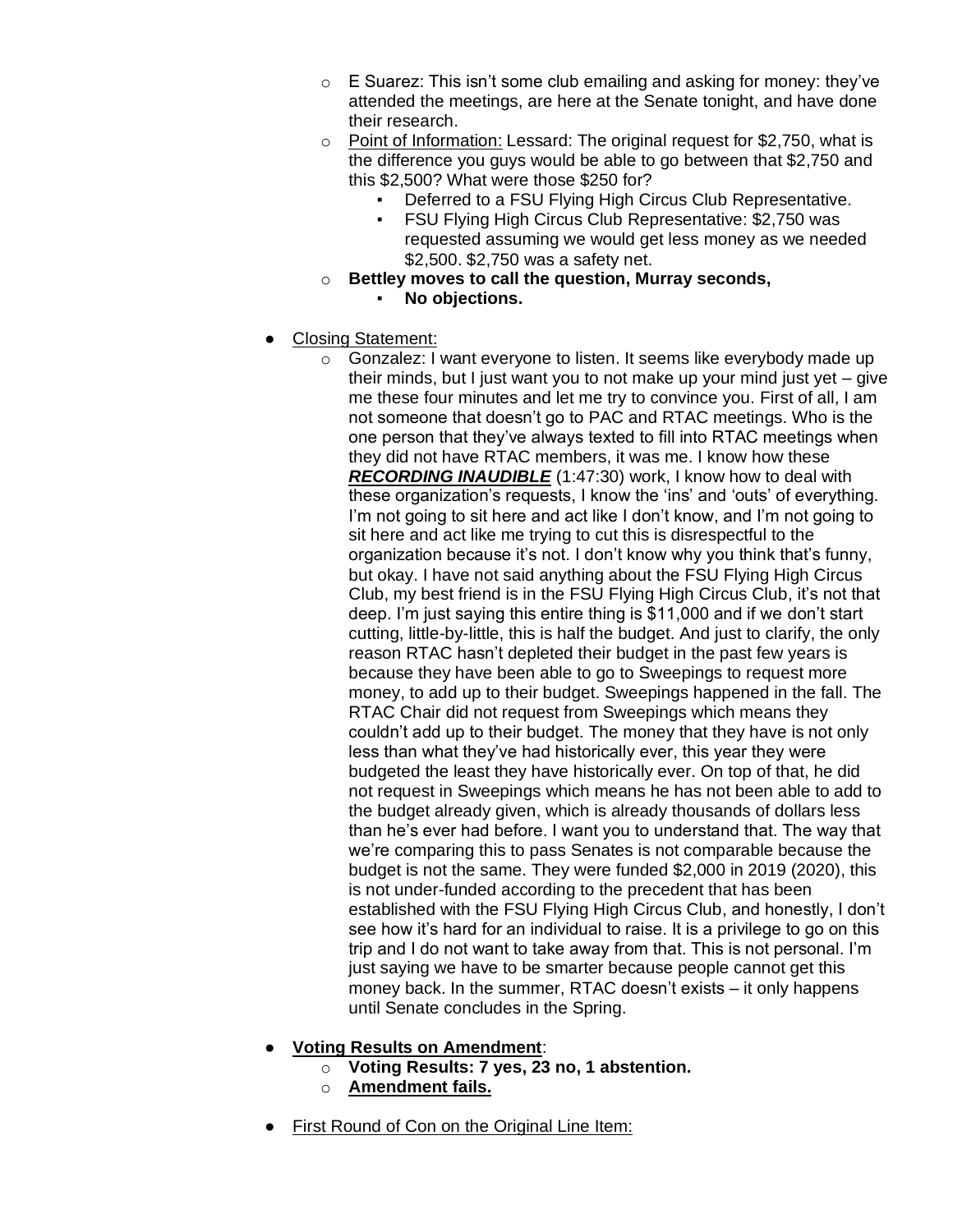### o **Bettley moves to call the question, Stewart seconds.** No objections.

- **Closing Statement:** 
	- $\circ$  Rider: I believe that we need to fund this group. This group is excited to go and the FSU Flying High Circus Club is one of coolest things on campus. *RECORDING INAUDIBLE* (01:52:13). They've done their research and figured out which bus to use from the financial manual. They deserve this opportunity. It is an amazing opportunity for us as the Senate to help. I joined Senate not for what's going on in Senate right now, but for the purposes like this - to see change on campus. If you pass this, they would be super grateful to us and it would be a great partnership between the FSU Flying High Circus Club and Senate.
- **Voting Results:**
	- o **23 yes, 4 no, 0 abstentions.**
	- o **Line-item passes.**
- *Line Item for American String Association (ASTA) at FSU:*
	- Opening Statement:
		- o Rider: We have a representative from this RSO is in attendance to better represent their club. This RSO cannot go without this funding – that is why this number is the way it is. Something interesting about the American String Association (ASTA) is that this event is expensive because of what type of club this is. The instruments in the cars that are travelling take up about three seats, reorganization necessary. Thus, more expensive. They already fundraised \$2,975, proving their initiative. They also funded a trip for themselves to the Florida Orchestra Association Conference. Their budget has been depleted, proving the necessity of their request for RTAC funds. *RECORDING INAUDIBLE* (01:56:28). The instruments greatly contribute to the expense of the request. They have paid close attention to make sure *RECORIDNG INAUDIBLE* (01:56:49). We've talked about every which way. The lodging follows statutes of \$175 per person, per room, which is a new part of the financial code. The RSO cannot go on this trip without this funding.
	- **Technical Non-Debatable Questions:** 
		- o Lessard: Why they are taking seven cars?:
			- The instruments the seats must be reconfigured to accommodate the instruments.
		- $\circ$  Lessard: There might a car or two transporting nothing but instruments?
			- Yes, they're still determining the best way to split it up. They have cars with about three people and are trying as much as they can. The instruments are huge.
		- o Wang: How many nights are they staying in the hotel? **•** March 16<sup>th</sup> to March 19<sup>th</sup>.
		- o **Lessard moves for a non-senator to speak, Tucker seconds.** No objections.
		- o Wang: How many rooms are they receiving?
			- Deferred to ASTA Representative (Grace).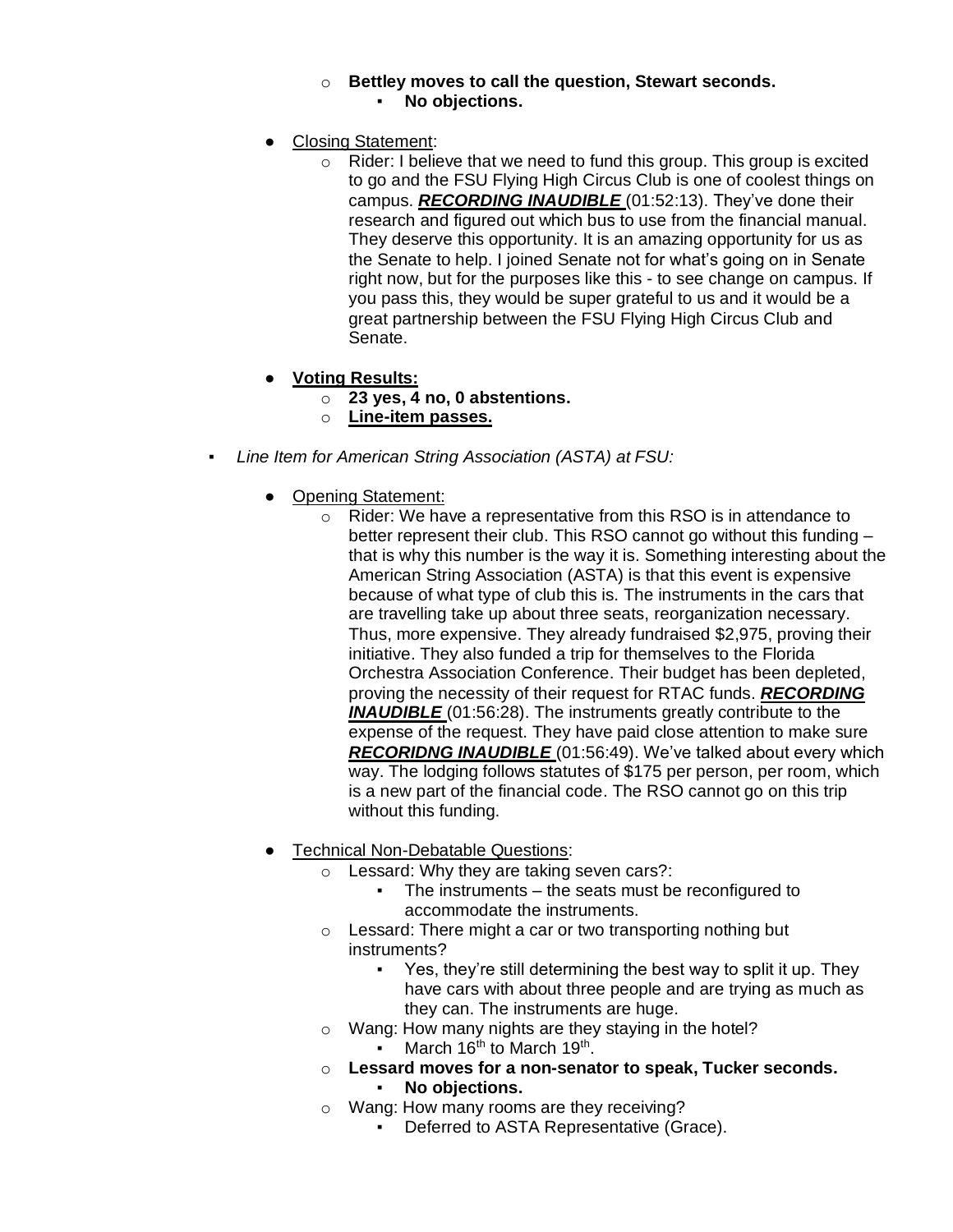- Grace: There will be four hotel rooms. A few people will be carpool with us but room separately. A few people are driving separately and rooming with us but are being reimbursed. We have it all on Excel sheet we submitted for the documentation for the application. It's all a little complicated but we have it all there.
- **First Round of Pro:** 
	- o Bowing: I'm in full support of funding this organization. We had a long talk with them where we sat down and asked what they needed for this event, and this is what they told us. Frankly I am always interested in funding an RSO that comes to RTAC rather than saving the money for future RSO's that may never happen. If we decrease the funding in any way this RSO will not be able to attend the event.
	- o Point of Information: Lessard: What is the mileage to and from the event?
		- Deferred to Grace.
		- Grace: It's to Atlanta, Georgia. I don't have the exact mileage in mind but can look it up. It's in the Hyatt Hotel Atlanta, which is right next to the conference, so we don't have to do any driving once we get there. The mileage is just to get to Atlanta, Georgia, and back, and we're only covering people carpooling (not those driving individually).
	- o *RECORDING INAUDIBLE* (02:01:53): As a music major I just want to speak in part of ASTA. I am not part of ASTA, but ASTA maintains a large presence in the College of Music. They are always doing fundraisers and the only reason why they're asking for this much money is because they have cancelled many fundraisers due to COVID-19. Also, music education is the largest program in the College of Music at FSU. I think this is important.
	- o Lessard: Both of my parents are music educators. My dad teaches string at a local middle school, specifically guitar and was the head of their orchestra program until his guitar program grew too big for him to do both. String education has been a huge part of my life, I grew up with my dad pulling out his violin at 9pm. I'm always down to support not only teachers, but especially music educators. Music education is one of the most underfunded things in the American school system. If we can help fund future music educators in this country, we should do that. Music education is vital to student life at numerous academic levels. There have been psychological studies that have linked music with kids retaining things like math better. When I taught math, I used a program called museology to use music to help students retain math principles. Music education is vital in the United States as we can fund future music educators; we need to keep doing that.
	- o Point of Clarification: Rivers: It was said that they could not go on this trip if they did not get this full amount of funding. In the finance meeting RTAC came with zero funding for mileage reimbursements because it was said that they could cover that themselves, and Finance *RECORDING INAUDIBLE* (02:04:17) and just give that to them.
	- o Point of Clarification: Bowling: We discussed and asked if we don't fund mileage would they still be able to attend this event. They said no, it was highly unlikely. We funded them for that amount because that is what was needed to attend the event – I want to make that very clear.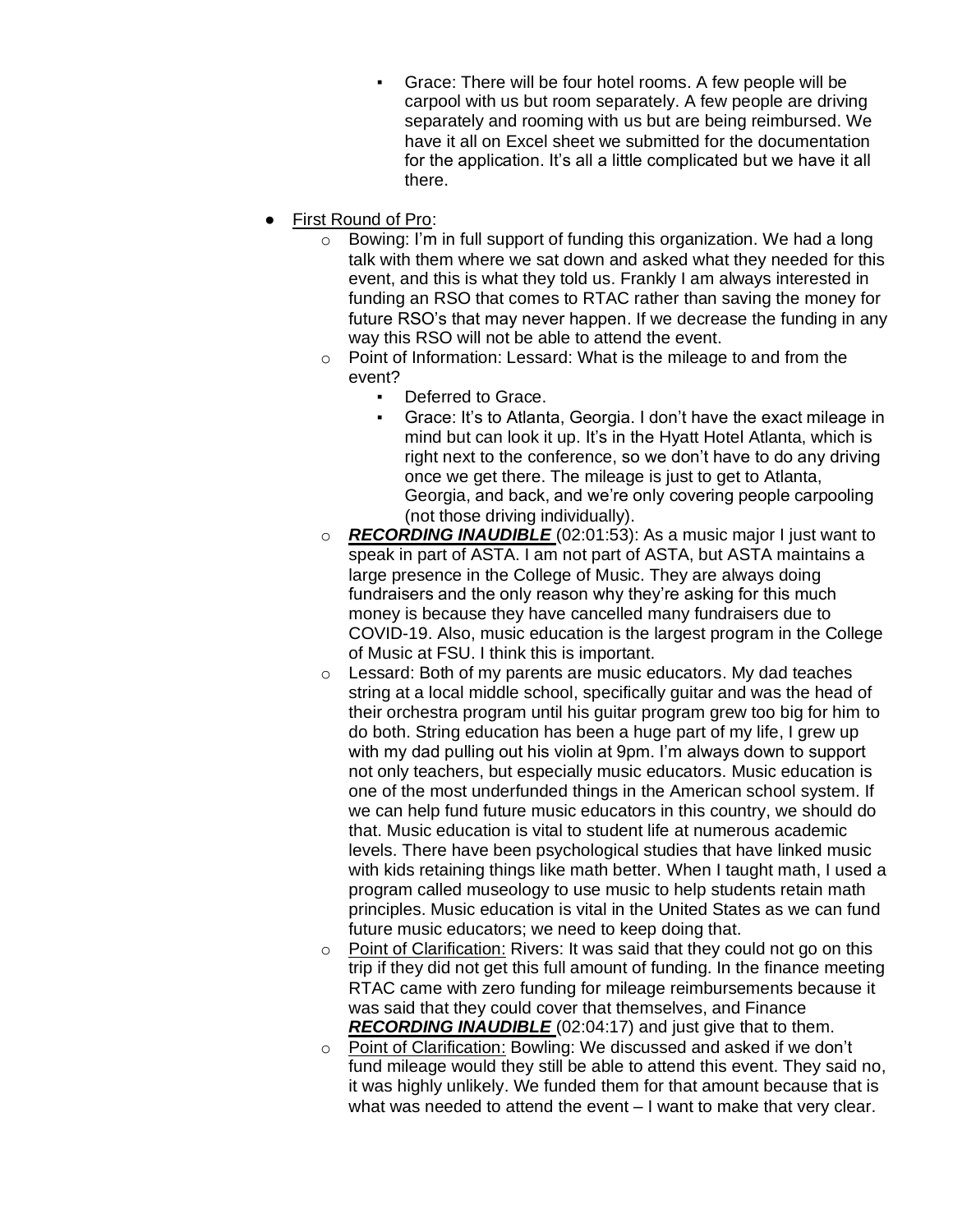- $\circ$  Point of Information: Roy: How heavily should we consider what RTAC originally funded?
	- In the RTAC meeting it was not said that if they were not funded they couldn't go, it was later figured out by further research and communication. I did email the RSO's on Sunday and they showed up on Monday. Everything was expedited. *RECORDING INAUDIBLE* (02:05:43). With that information, RTAC and Finance created this.
- o Garner: All of these RSO's are requesting funds they desperately need to make their trips happen. They already spent much time in RTAC and Finance and all expenditures were passed unanimously. I don't see a problem with this money being spent.
- o Point of Clarification: Wang: The financial manual states as standard for hotel room and limit for hotel room, is \$175 a night multiplied by four rooms they're getting, multiplied by three nights, is only \$2,100.
- o Point of Information: Bettley: Since it's 17 people, wouldn't that be five rooms because there's four people per room?
	- Yes, some are undecided on *RECORDING INAUDIBLE* (02:02:25). That was something I was also wondering about, but I think the RSO can better answer that because the answer to me wasn't clear.
	- Deferred to Grace
		- Grace: We have 17 travelers but only four rooms because some people are choosing to so their own individual arrangements. From what I heard at the RTAC meeting – I don't know who it was – they stated that the policy was changed was \$175 per person, per room. That was what was told to me, that the wording has changed. If that's the case, then we should be well under the limit. We do have a definite 17 travelers, but we do not have 17 people in the rooms as 3 people are doing their own individual arrangements.
- o Point of Information: Bettley: Those three people funding their own individual hotel rooms, so we're only funding 14 people in four rooms? Yes.
- o Point of Information: Wang: Where is this change?
	- On the financial code, *RECORDING INAUDIBLE* (02:09:15), came to the meeting to state that change.
- o Point of Information: Gonzalez: Seeing as the financial manual doesn't state such change and seeing that every other organization that has requested funding has been held to that expectation of \$175 per night, why should we *RECORIDNG INAUDBILE* (02:09:42).
	- President Hunter: It has been said in our meeting prior that it's \$175 per person. And it was said in the last meeting of RTAC, I believe our advisor said it, amending to \$175 per person. This is not the first time it's been stated. Since that is what the Business Office says, that is what will go.
- o Point of Information: Gonzalez: If the code that every other RSO reads that states \$175 per night is what we've held them to, why should we change it for this specific RSO.
	- President Hunter: What we're going to do is I can ask for the financial manual to be updated once the meeting's over, but \$175 per person is going to allow more people and RSO's to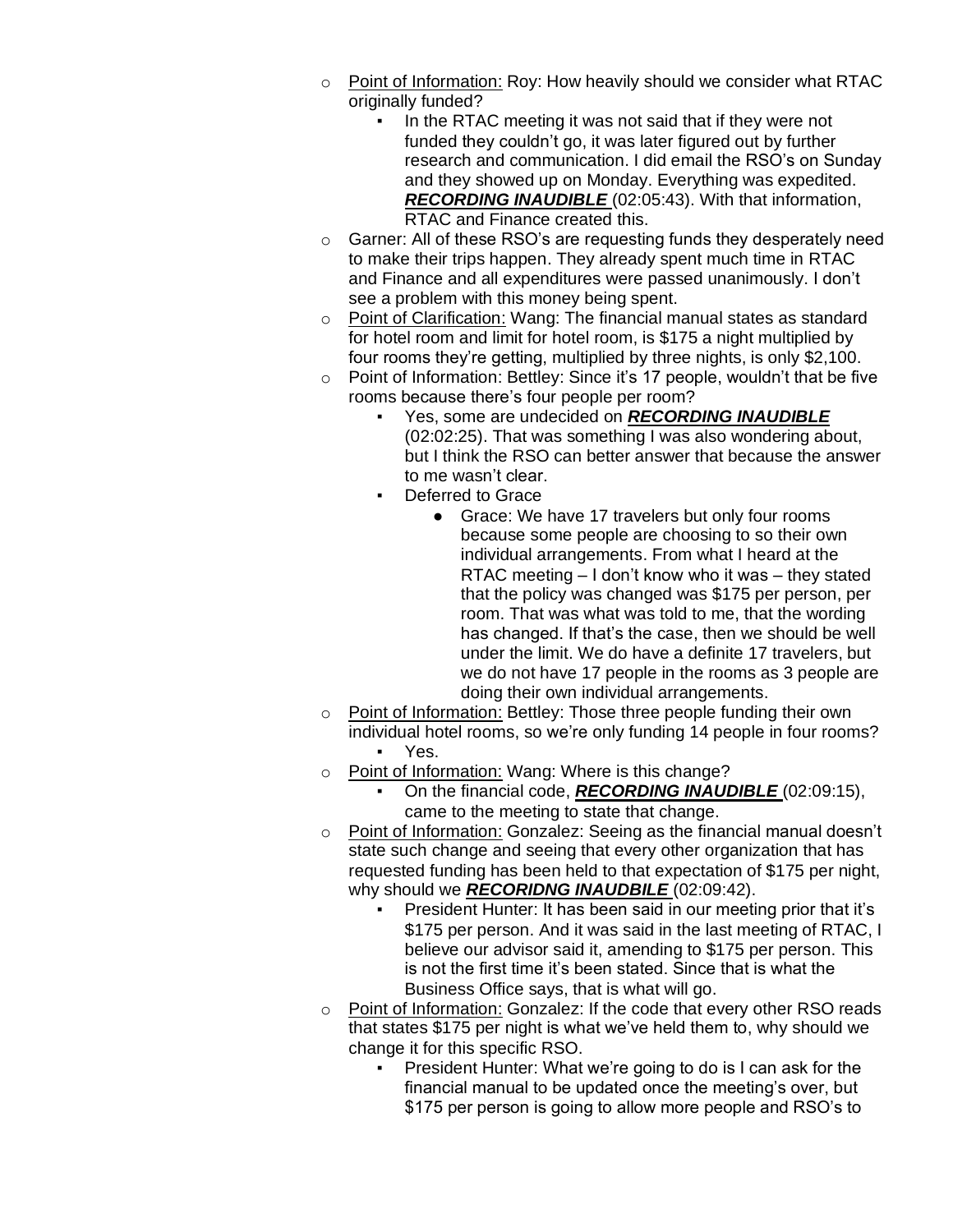get funded. That is what I'm going to allow in the Senate Chambers this evening.

- o **Lessard moves to amend the amount of travelers down to 14, Diaz seconds.**
	- **Stewart objects.**
	- **Lessard does not withdraw.**
- **Opening Statement on Amendment:** 
	- o Lessard: Doing the lodging calculations by the number of people, if we know that three people are not using the lodging provided by the funding we are giving them today, we need to do calculations by number of students actually utilizing the lodging that we are funding which would be the 14 students that I amend to. We're going to need four rooms no matter what because there are fourteen people. *RECORDING INAUDIBLE* (02:12:36). We still have to do four rooms; however, we have to keep the financial code. We can't fund lodging for three people who aren't going to be utilizing it.
- **Technical Non-Debatable Questions:** 
	- o Myers: Why wouldn't you just have amended lodging to accommodate pricing for those 17 students? *RECORDING INAUDIBLE* (02:13:18). Why did you amend travelers as well?
		- We need to reflect the amount of students being funded. In this case it's 14 lodging. Yes, there are 17 travelling but if they're not utilizing the RTAC funds, I don't think they need to be listed as 'travelers.'
	- o Bettley: Are those 17 people being funded for the mileage reimbursement?
		- Deferred to ASTA Representative.
			- Grace: Total, there are 14 people utilizing lodging, and there are less than 17 utilizing the mileage (it's seven cars). All the people who have offered to use individual arrangements have offered to drive other people for carpooling.
	- o Myers: In total of the seven cars, is everybody carpooling or is it present where an individual is driving by themselves?
		- Deferred to ASTA Representative.
			- Grace: 4 people travelling individually, 3 making their own individual hotel arrangements, none of which overlap.
	- o Bowling: How many people will be taking advantage of the mileage reimbursement?
		- Deferred to ASTA Representative.
			- Grace: 10 people being fit into 7 cars.
		- 10 people are taking advantage of the mileage reimbursements, 14 people are utilizing lodging, is that correct?
			- Grace: Correct.
	- o Roy: Will all seventeen people need to list their names for the RTAC funding?
		- President Hunter: All travelers must be listed.
	- o Bowling: Would this amendment be in violation of RTAC rules considering the previous *RECORIDNG INAUDIBLE* (02:18:03).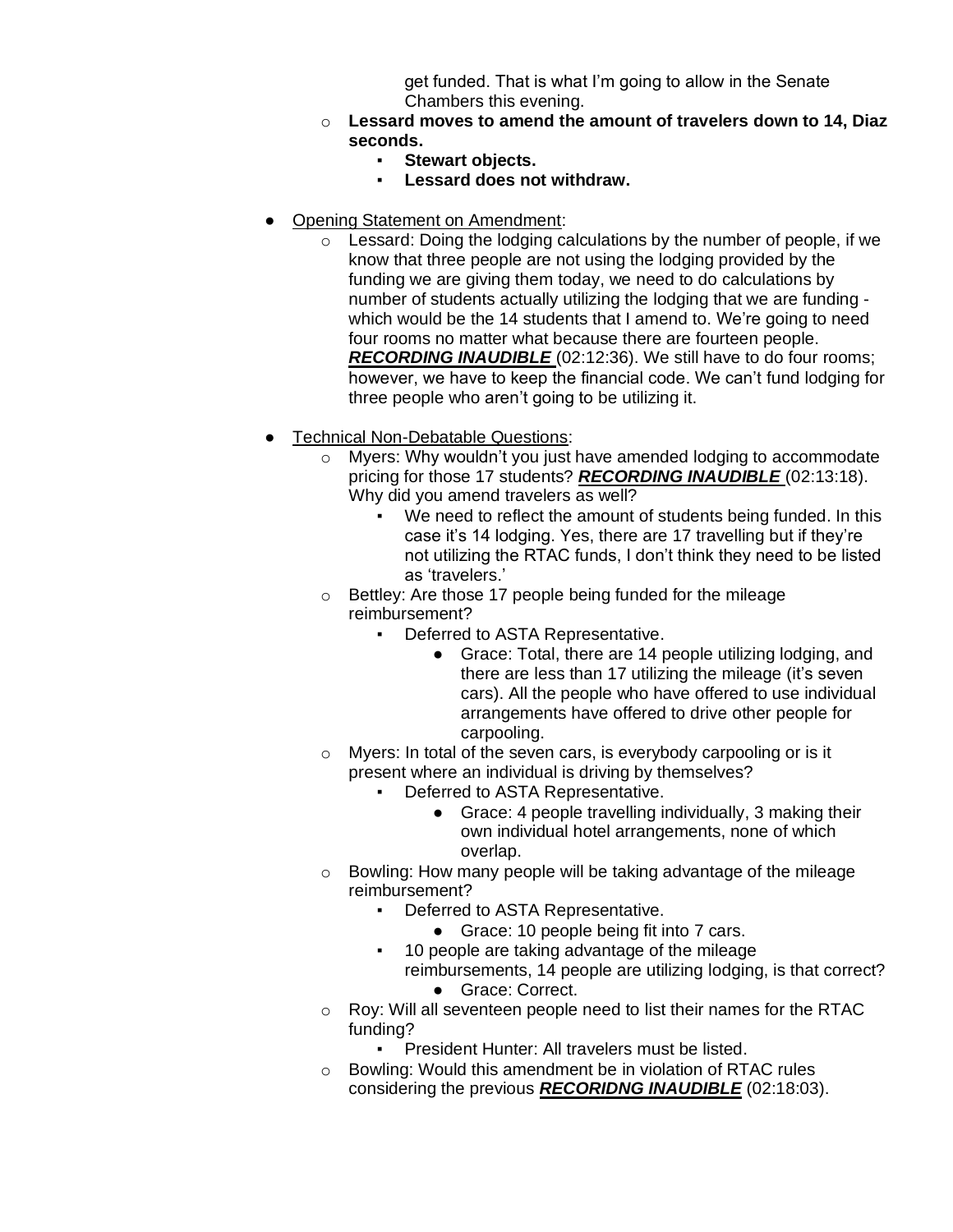- President Hunter: The Amendment is in violation. The Financial Manual says that a list of students participating in a trip funded by SGA must be present.
- *Amendment thrown out.*
- First Round of Pro on Original Line Item:
	- o Point of Order: Gonzalez: According to the Financial Manual, University Policy requires *RECORDING INAUDIBLE* (02:20:08). That means they can only take five cars where they're taking seven cars. President Hunter: Let me look.
- *Taking a recess subject to the call of the Chair.*
- *Back in session at 10:33pm.*
	- $\circ$  President Hunter: To the point that was raised I'm going to say the mileage reimbursement is not in violation of the Financial Manual. Mileage reimbursements are detailed specifically. They need to come back with their exact mileage and then are allocated however much to that mileage of this \$400 to be reimbursed. This is a detailed estimated mileage that has to come back and be reimbursed for the account of all their mileage, and what they spent on mileage. The \$400 can stand is not in violation of the Financial Manual.
	- o Point of Order: Gonzalez: According to the Financial Manual you can only fund four travelers for \$175 per room, that means it's *RECORDING INAUDIBLE* (02:52:57) so it's in violation.
		- President Hunter: Can you say that again?
			- Gonzalez: The Financial Manual says that they can only fund \$175 per night for four travelers in a room. If it's fourteen travelers, that means it's three and a half rooms – so four rooms - \$2,700 divided by four, which is \$675, divided by three nights is \$225 per night.
			- President Hunter: I stated earlier about *RECORDING INAUDIBLE* (02:54:32).
	- o **Gonzalez moves to overturn the decision of the Chair.**
- Parliamentarian Rowan: This is a non-debatable motion so *RECORDING*  **INAUDIBLE** (02:54:52). This is a majority vote, yes is with Chair Gonzalez's position that is \$175 per night, no is with President Hunter's position that is \$175 per person, per night.
- **Voting Results**:
	- o **10 yes, 19 no, 2 abstentions.**
	- o **President Hunter's decision stands.**
	- o **Bettley moves to zero-fund the ASTA, Gonzalez seconds.**
		- **Lessard objects.**
		- **Bettley does not withdraw.**
- Opening Statement for Zero-Funding the ASTA: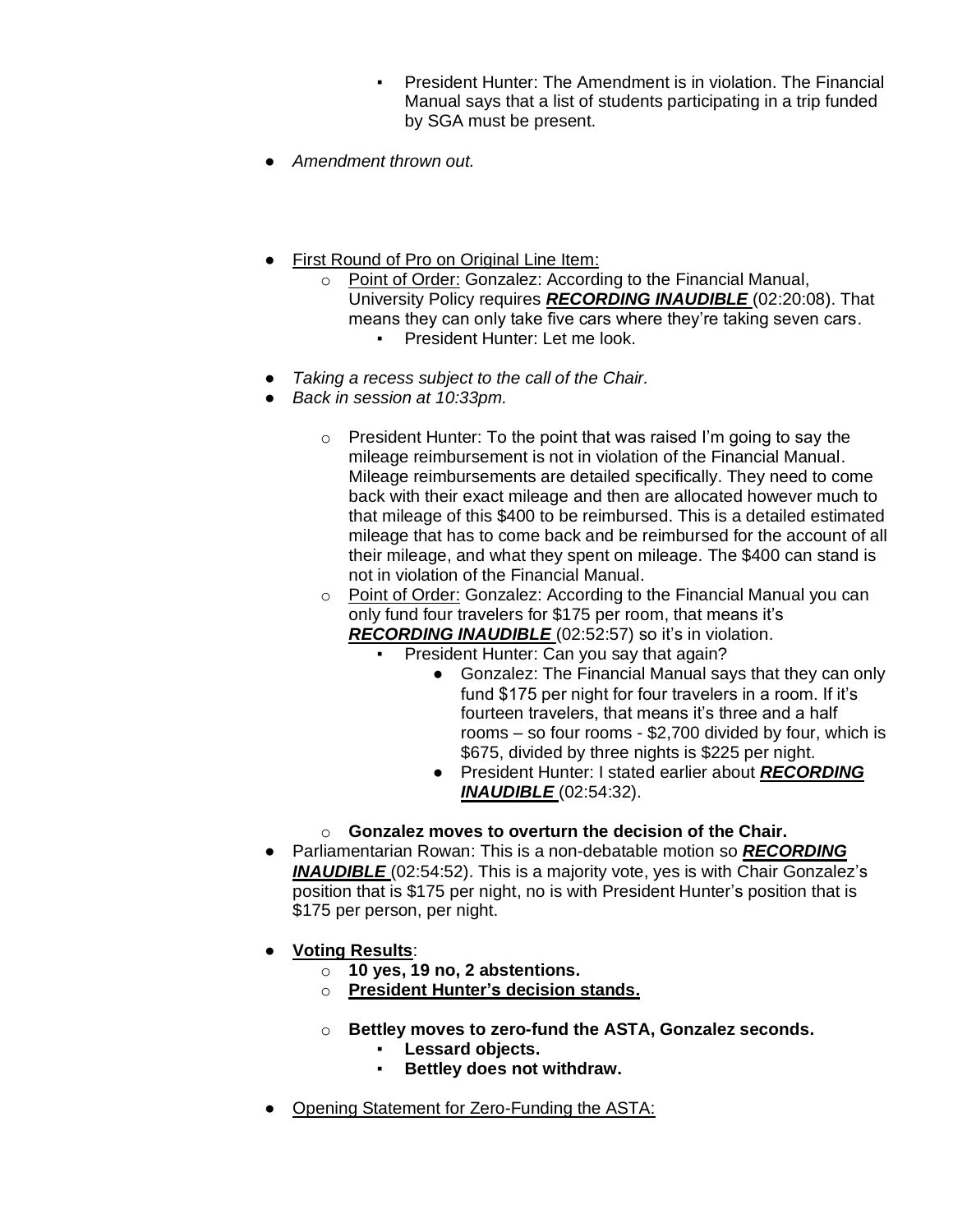- o Bettley: I am not zero-funding the ASTA with ill-content, I am zerofunding them because this Consent Resolution has six organizations on here. We are on the second one and have been here for a while. A this point there are two organizations that really need funding with their events in February. We are going to be running ourselves in circles with the Financial Manual. I think, for our best interest, these organizations need to provide some clarification for how many people are going, what the expenses are, and then come back to RTAC. Just because I'm zero-funding them now does not mean they cannot come back to RTAC. We still have a lot of times on our calendar tonight and it would save a lot of us a headache to zero-fund them right now so they can come back to RTAC with the correct information, that way there's no miscommunication.
- **Technical Non-Debatable Questions:** 
	- o No speakers.
- First Round of Pro:
	- o Diaz: This would save us a lot of time. I don't necessarily feel confident in voting in favor of a line item that may violate the Finance Code. *RECORDING INAUDIBLE* (03:01:11).
	- o Point of Clarification: President Hunter: It's the Finance Manual not Finance Code.
	- o Point of Information to the ASTA Representative: Roy: Would you be willing to come back next week to RTAC with new information to help this process?
		- Grace: Frankly, we have all of our information together, we've had it together for a while. No information will change. Everything is stable. We have had information from our students since December.
	- o Point of Information to the ASTA Representative: Roy: How did you come to these hotel rooms specifically? Did you check other hotels also in the area?
		- Grace: Yes I did, we checked the Marriott (\$230 per room, per night), the Aloft (\$250 per room, per night), and the Indigo (\$300 per room, per night). The hotel we have is \$189 per room, per night, which is also done through the Conference, which not only funds the Conference but we don't have to travel to the Conference – we don't have to request mileage back for it.
- First Round of Con:
	- $\circ$  Lessard: Considering what we just heard from the organization itself, this information is not going to change. I don't see the benefit in waiting it out a week just when we're going to come back and have this same debate again. This information is not going to change, so we should make a decision now. I don't think any of these questions are going to get further clarified. She shouldn't have to go through this process again. I commend Grace, as well, for being here this long. We need to save ourselves the headache next week.
	- o Point of Information to President Hunter: Diaz: Does this line item, without amendment, violate the Finance Manual?
		- President Hunter: The Business Manager (Laurel) was in the meeting and she said the Finance Manual was not accurate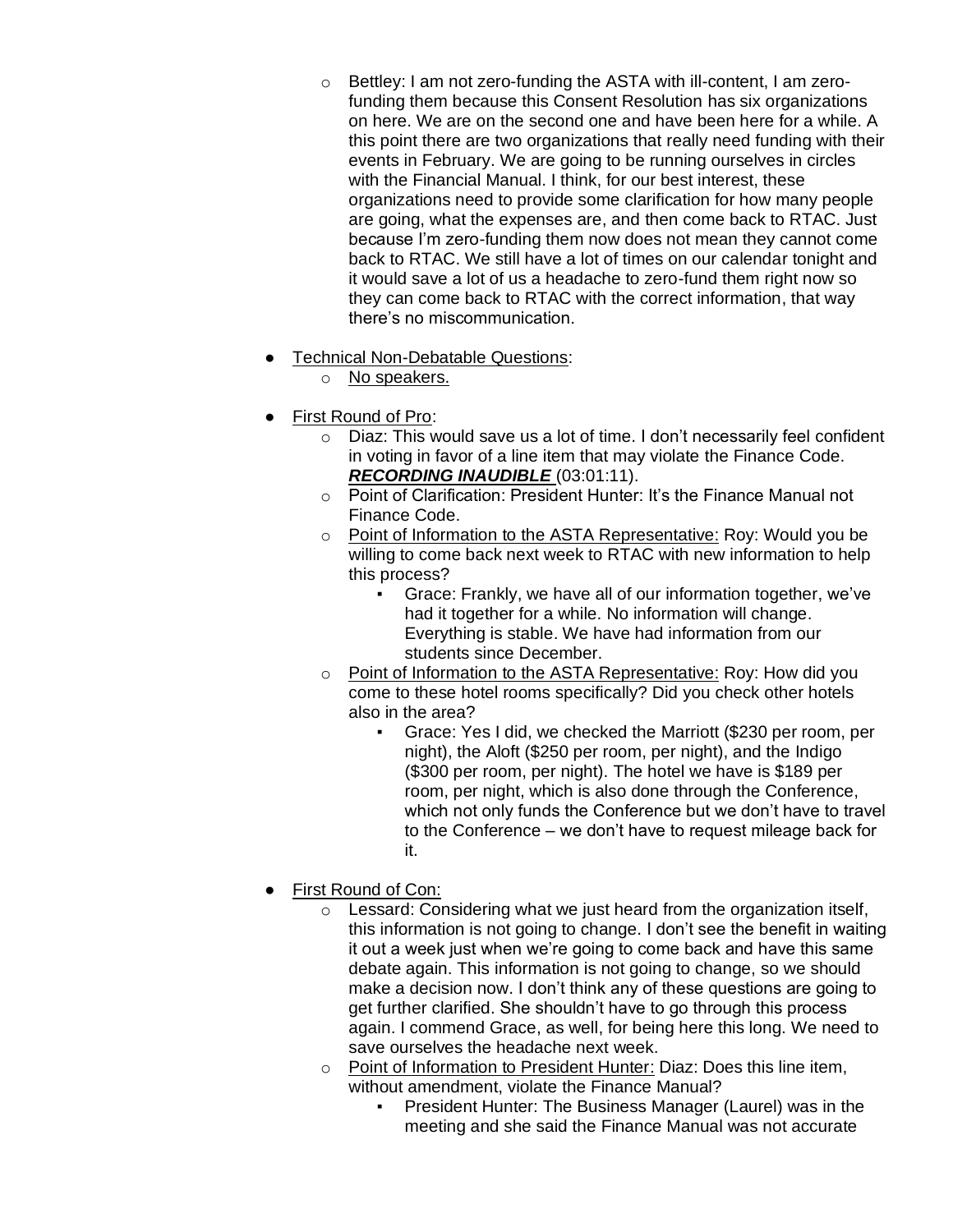saying that it is 'per night' – it is supposed to say 'per person.' All that I can say is that in order for this RSO to get funded, the person who wrote this Finance Manual stated there's a mistake. If we know there's a mistake in the document, why would we hold them accountable for said mistake. The Finance Manual will be updated as soon as it can be. That is my opinion.

- o Point of Information: Roy: Given that the organization won't be changing any information next week, are you still in favor of zerofunding the organization.
	- I don't think it's within the organization anymore, I think based on what the ASTA Representative just said, regardless this will be the number. I would like to fund them, I'm not zero-funding them with intent of not giving them money to go on this trip.
- $\circ$  Point of Information: DuChêne: Are rules in the Financial Manual at the discretion of Laurel or is it at the discretion of a code or rule.
	- **RECORDING INAUDIBLE** (03:08:06): It's up to University Policy. I'm looking at the FSU travel website right now. The University states per person whereas the Financial Manual is wrong. The corrections are still in line with University policy.
- o Point of Information: Gonzalez: Is the line-item time sensitive?
	- Deferred to ASTA Representative.
		- Grace: Preferably yes, it is over spring break, but we do want to ensure that everyone has everything together. We are planning on having a meeting soon and letting everyone know the logistics. If we don't get the funding, I'm not sure that we can go so I would like to break the news to students so they can get refunds for the \$175 they have paid out-of-pocket. I would say yes.
	- President Hunter: The Accounting Office is working to expedite the FSU Flying High Circus Club, *RECORDING INAUDIBLE*  (03:09:48).
- o Point of Information to the ASTA Representative: Lessard: You guys haven't done anything past having the students pay registration fees for this conference?
	- Grace: We have reserved lodging and figured out carpooling. We have an Excel sheet for all of the logistics.
		- Lessard: Is lodging already paid for or contingent on this funding?
		- Grace: Contingent.
- o Point of Information to the ASTA Representative: Gonzalez: Does that mean a down payment was put down?
	- Yes, a down payment with money and receipts were submitted in the application.
- o President Hunter to the ASTA Representative: You made a down payment that was monetary?
	- Grace: Yes.
- o **Diaz moves to call the question, Tucker seconds.** Lessard objects.
- o Point of Order: Gonzalez: According to the Financial Manual, individuals can only be reimbursed for pre-approved and pre-allocated amounts. Since they have not been allocated, they cannot be reimbursed for the money they have put down in a down payment.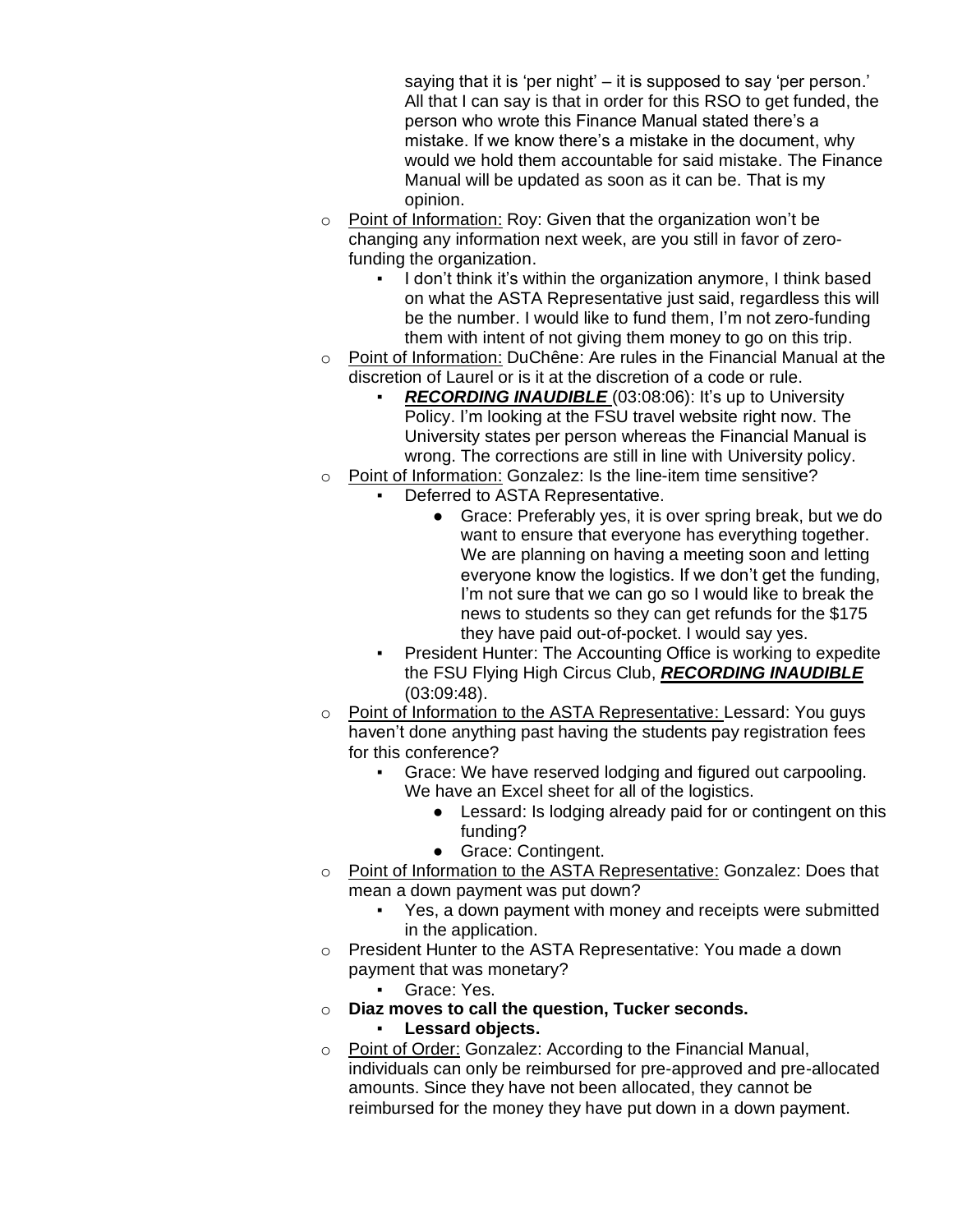- $\circ$  President Hunter to ASTA Representative: To make that clear, since you already made a down payment, if the original line item includes any amounts that you have used to make a down payment, you are not allowed to be reimbursed for that. Do any of these amounts have down payments included.
	- Grace: No, we just have the confirmation, but have not physically paid anything. We only have a reservation on a card.
- o President Hunter to ASTA Representative: You have not downplayed money towards the lodging or mileage.
	- Grace: No because we don't have enough money in our account to do that.
- o President Hunter to ASTA Representative: I just want to make it clear that you did just say that you did put money down.
	- Grace: I did, I just doubled checked because I wasn't sure. I apologize that was incorrect information. No money has been put down.
- **First Round of Con:** 
	- o **DuChêne moves to extend bedtime, Roy seconds.**
		- **Lessard objects.**
		- **DuChêne does not withdraw.**
- **Voting Results on Extending Bedtime:** 
	- o **18 yes, 9 no, 1 abstention.**
	- o **Senate proceeds.**
	- o Bowling: We've heard from the organization; we've look at the Financial Manual. It's in accordance with the Financial Manual. The person who wrote the Financial Manual was in the meeting when it happened. If we zero-fund, this organization may not be able to attend.
	- o Stewart: These RSO's have been here since 7:30pm, they deserve to have the funding they've asked for weeks ago. This travel date is during spring date. If this isn't funded, these people will have to find spring break plans. I think it's in our best interest to fund them.
	- o B. Suarez: There's a lot of representation from the College of Music within Senate and if we zero-fund them, then we are not setting a great precedent that we're not supporting all the RSO's, especially the smaller. They're going to an amazing thing and representing a small college as it is and FSU on a larger scale.
	- o **Tsouroukdissian moves to call the question, Tucker seconds.**
		- **Lessard objects.**
		- **Tsouroukdissian does not withdraw.**
- **Voting Results to Call the Question:**
	- **28 yes, 2 no, 0 abstentions**
	- **The question has been called.**
- Closing Statement:
	- o Bettley: I just want to clarify that I'm zero-funding them, it's not with the intent to make then not go on this trip. I just think that there are a lot of unanswered questions and there has been miscommunication from the organization. I respect the organization for staying so long but I feel like were going back and forth. We don't have any definitive numbers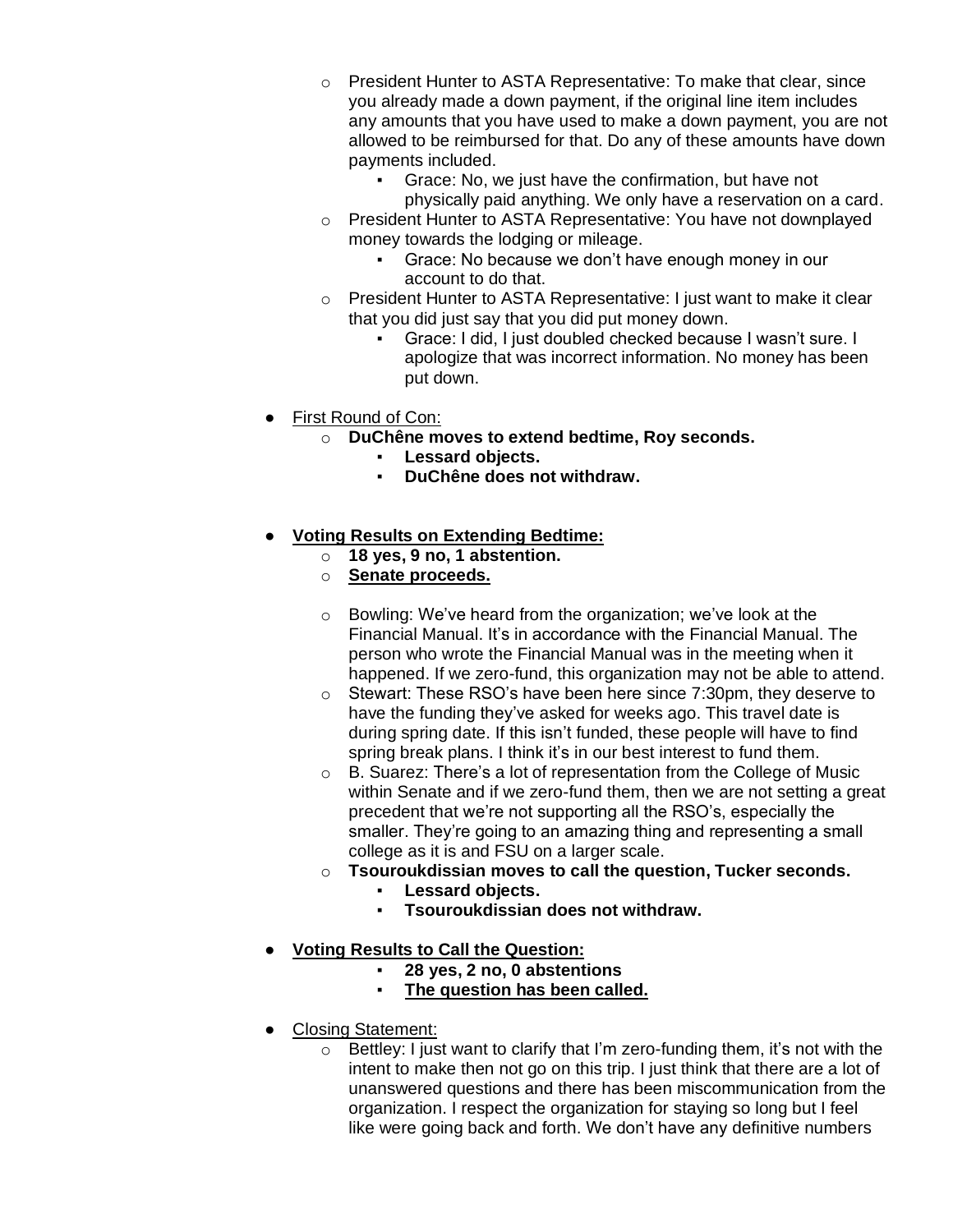at this point. This needs to be reconsidered. If it's reconsidered and they come back with same numbers, I will fine with funding them at that point. There should just be more communication. We still have other line items to fund. More time will allow senators to ask more questions and have more answers. Zero-funding will allow for such time

# **Voting Results on Zero-Funding the ASTA:**

- o **7 yes, 21 no, 1 abstention.**
- o **Amendment fails.**
- **First Round of Pro on Original Line Item:** 
	- o Bettley: At this point the organization needs the money. We've already established that we're not going to push it off to next week. This is in alignment with University policy.
- **First Round of Con:** 
	- o **Stewart moves to call the question, B. Suarez seconds.** ▪ **No objections.**
- Closing Statement:
	- o Rider: This organization deserves the funding. They have an Excel spreadsheet and know what's going on. If we do decide to fund them, we will look back on this and laugh. They should have an amazing trip. We've gotten a lot of information. Other RSO's are here, we should keep it moving.
- **Voting Results:**
	- o **25 yes, 4 no, 1 abstention.**
	- o **The American String Teacher Association (ASTA) at FSU is funded.**
- *Line Item for the American Marketing Association:*
	- Opening Statement:
		- $\circ$  Rider: I understand that this is a larger number, but the American Marketing Association is one of the most well-known organizations on campus. They do a lot for our students' connections. They have been trying to get to go on this event. They do plenty of fundraising oncampus. Their event got moved further away which is why the presented line item is higher. We have a representative from their RSO here. We should fund them as they haven't been able to go with COVID-19. They've already taken a lot of money out of pocket from their members, proving their commitment to contribute individually. Clearly their members wish to go on this trip.
	- Technical Non-Debatable Questions:
		- o Lessard: What is the individual cost for registration?  $\cdot$  \$199.
	- First Round of Pro:
		- o **Bettley moves for a non-Senator to speak,** *RECORDING INAUDIBLE* **(03:32:09) seconds.**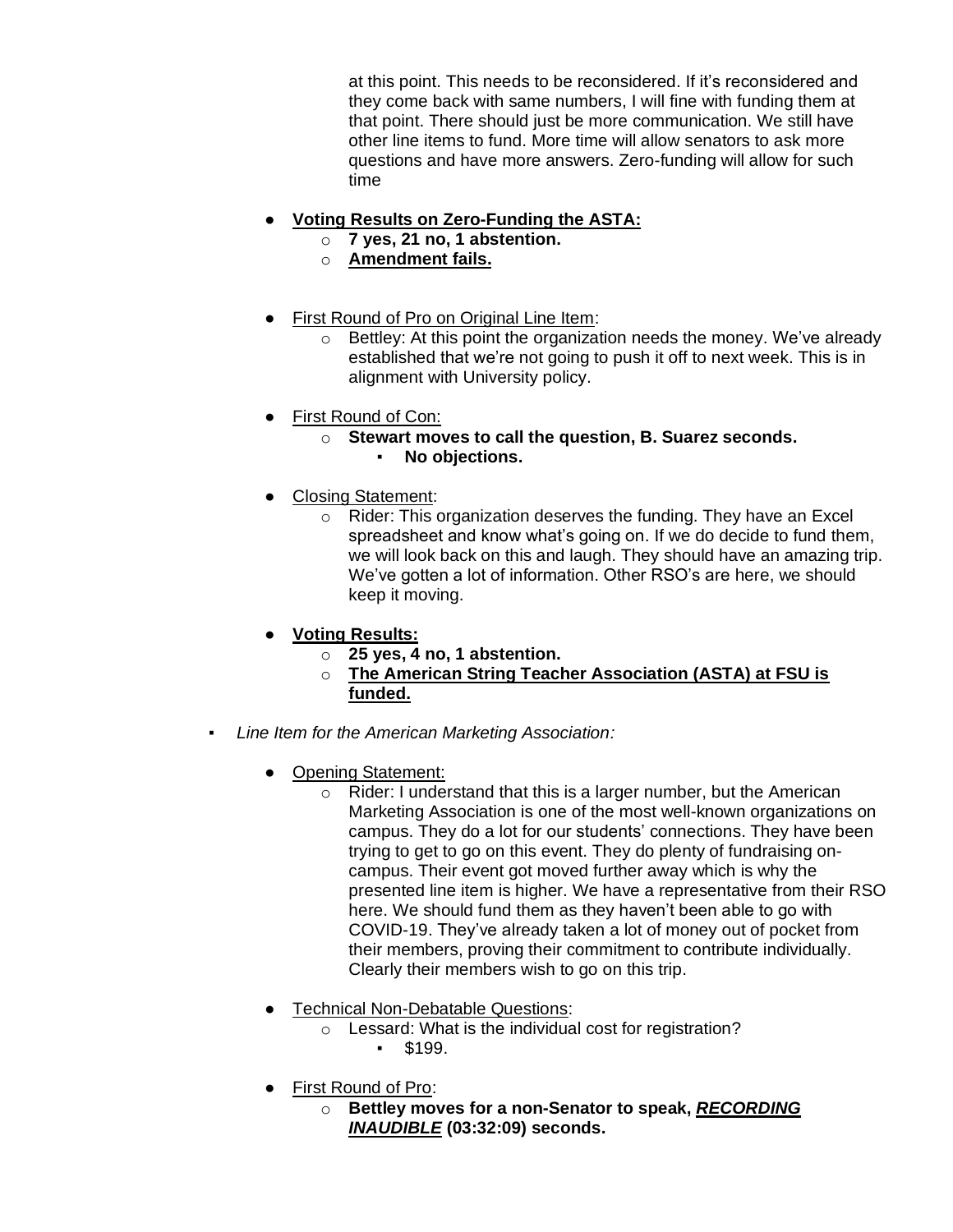- **No objections.**
- o Point of Information: Bettley: What was the reason why the value changed from 12 to 8 travelers. and did it change anything regarding the total number.
	- Yes, the request was submitted at 12 which was put into the minutes. After we got into the meeting it changed from there.
- o Point of Information: Wang: Did that change the registration fee? No, the price was the same.
- o Point of Information to the American Marketing Association Representative (Haley Power): Bettley: Was the registration fee \$1,592 regardless? Or is that number contingent on the number of people attending?
	- Haley Power: The base price per attendee is \$249. If you have a group over 5+ members, you receive a 20% discount. If we were to get more members it'd be a larger amount in the discount. Since we dropped from 12 to 8 members, the registration fee declines.
- o Point of Information to the American Marketing Association Representative: Wang: What is the per person cost for the registration fee?
	- It's \$249 subtracted by the 20% discount which is about \$199 per person.
- o Point of Clarification: Lessard: Just did the math and with that 20% discount the actual cost of registration is actually \$1,593.60. Technically they're asking for *RECORIDNG INAUDIBLE* (03:35:04) less than whatever the registration cost should've been. I don't think we need to debate that. The math checks out. Their asking for what the registration cost is for 8 people, not 12.
- o Barker: As the business seat I have many friends in AMA and they always have good things to say about it. *RECORDING INAUDIBLE*  (03:35:45). I think this is a great opportunity for them.
- o Bowling: Finance Committee saw this organization, made sure they had funding they needed; let's pass this and get the RSO the funding they deserve
- o Point of Information: Bettley to American Marketing Association Representative: Was this open to the general student body?
	- Haley Power: No, this event was only open to our members. We have over 150 active members, proving this to be a very selective process. We chose the 8 members that are the most involved in the organization who really proved their dedication to us. The members going on this trip are the most dedicated and involved.
- o President Hunter to the American Marketing Association Representative: For us to fund organizations and trips, it has to be open to the general public. Unfortunately, if no one told you this in RTAC and Finance, we can't fund anything with SGA money that's not open to the whole University. In the fact that you have to at least post about it on social media, make it available to apply to.
	- Haley Power: I want to clarify that we didn't go out and choose these members, all members in AMA had the opportunity to apply since we can't take every single AMA member. We're open to all majors, there was an application available. From those applications is how we chose those members. Everyone could apply.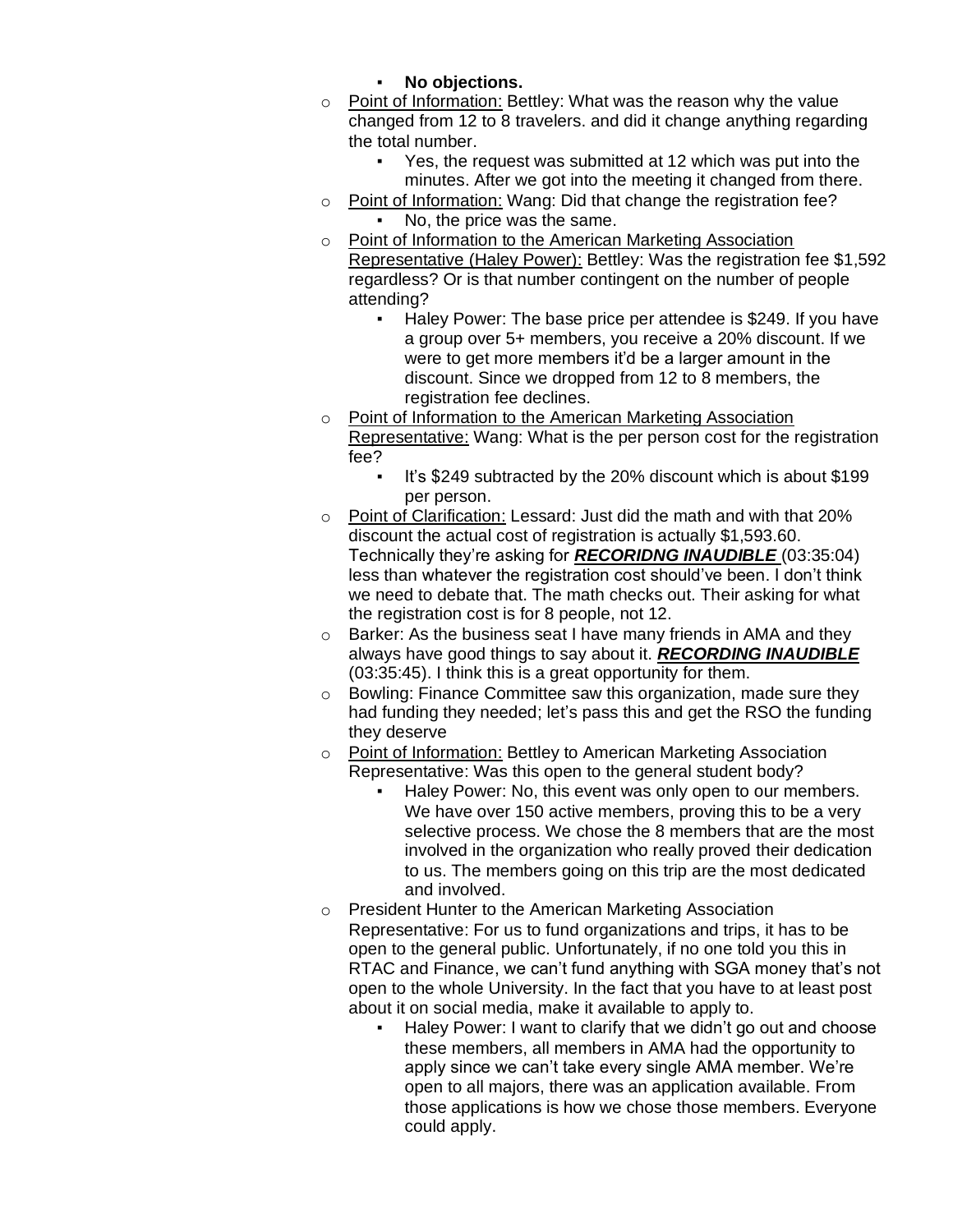- o President Hunter to the American Marketing Association Representative: Who did the application go out to?
	- Haley Power: Posted on our Instagram.
- o Bettley: They did everything they needed to do. RTAC is first-comefirst-serve. The AMA is planning well in advance with over a month away from their event. AMA should have this money because they have done the work: they've interviewed, posted on their Instagram, and doing all that they need to do. Everything aligns with the Financial Manual and University policy.
- o **Diaz moves to call the question, Wang seconds.** No objections.
	-
- **Closing Statement:** 
	- o Rider: It's never a dull moment. I've learned so much physically and mentally from these Senate Chambers. I believe in this association. The representatives have texted me non-stop to take all the steps they should be taking. I know how much work they've put into this. They will handle the money we give them in a smart way. This will be a great event.
- **Voting Results on Line Item:**
	- o 31 yes, 0 no, 0 abstentions.
	- o **Line-item passes.**
- **B. Suarez makes a motion to approve the Consent Resolution,**  *RECORDING INAUDIBLE* **(03:42:26) seconds.**
	- o **No objections.**
	- o **Consent Resolution is approved.**

# Bills First Reading:

Bill 10 Sponsored by Diaz (P) Senators Hunter, Lessard, Tucker (Co) Clarifying Senate seat vacancy procedures for those serving as Senate President and Pro-Tempore upon their removal or resignation.

Bill 11 Sponsored by Rivers (P) Bettley, Gonzalez (Co) To require Homecoming and the Student Alumni Association to release the voting results for Homecoming Chief and Princess one (1) business day after the winners are announced at Homecoming Live.

# Bills Second Reading:

- Bill 6 Sponsored Senator Bettley & Senator Gonzalez (P) Barker, Berger, Himatsingani, Rider, Ritzel, Williams (Co) Revising the statute regarding the Senate Projects account to send Bills to the Budget Committee. **(Referred to Budget, Judiciary, and Rules & Calendar. Passed in Budget 2.1. Tabled in Judiciary 2.1. Amended and Passed in Judiciary 2.8. Passed in Rules & Calendar 2.9.)**
	- Opening Statement:
		- o Gonzalez: Budget handles the allocation for Senate Projects and are the ones that usually know the agencies and departments funded by Senate Projects. Usually Senate Projects are given out to agencies because they have budget shortfalls, because of budgetary cuts. Obviously since we're the ones that handle the budgets of the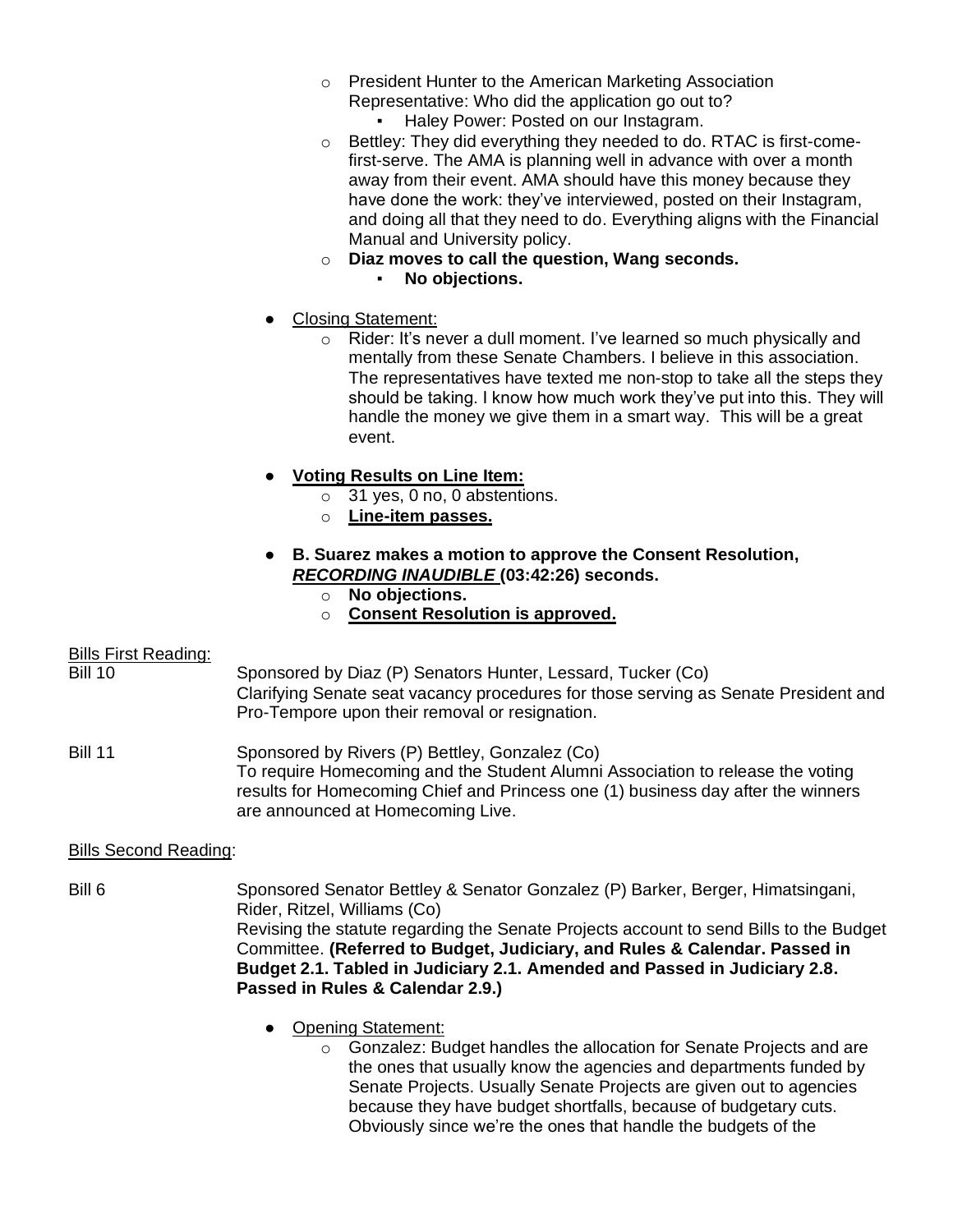agencies it makes sense that we're approving the transfer of allocation, judging whether the 50% threshold is being violated. This is sponsored by us and the entirety of the Budget Committee.

- Technical Non-Debatable Questions:
	- o None
- **First Round of Pro:** 
	- o Myers: I think this is a great bill.
	- $\circ$  Lessard: This just makes sense to have things go through the Budget Committee that are already handled by the Budget Committee. It seems unnecessary to throw it to Finance when Budget knows what they're doing with this.
	- o **Stewart makes a motion to pass by unanimous consent, Wang seconds.**
		- **No objections.**
		- **Bill passes by unanimous consent.**
- Bill 9 Sponsored by Senator Russell (P)
	- To aid the Executive Cabinet's Chief of Staff with the Candidate Search and Candidate Screening Process by allowing the Secretary of Appointments to also conduct interviews. **(Referred to Judiciary. Passed in Judiciary 2.8)**
	- Opening Statement:
		- o Russel: The Secretary of Appointments gave me this idea and asked me to help him with aiding the appointments process and interview process, giving the Secretary of Appointments the ability and option to conduct interviews. Currently the Chief of Staff has the many responsibilities and only holds interviews twice a week, for one hour, where one of such days lies on a Monday (whenever a holiday happens there is no make-up day), resulting in a backlog of candidates. This will help people get through quicker, get more people into vacant spots.
	- Technical Non-Debatable Questions:
		- o Murray: Did you speak to the Student Body Chief of Staff about this?  $\blacksquare$  No.
		- o Lessard: Did Secretary England speak to the Chief of Staff about this? As far as I know, yes.
		- o Gonzalez: What other responsibilities fall on the Student Body Chief of Staff?
			- I'm not entirely sure, that's not what this is about. It's not to take power away from them, rather to give them the option if they are overloaded with other things. Whatever the Chief of Staff does, now they have someone else who can help them. I don't see a problem with helping out someone else.
		- $\circ$  Bettley: In order for the Secretary of Appointments to assist with this process they have to have the Chief of Staff *RECORDING INAUDIBLE* (03:38:27)?
			- Right now, in statues, the only person who is allowed to conduct these interviews of the appointment process is the Chief of Staff. Putting this in the statutes allows the Secretary of Appointments to do this as well. It doesn't make it a primary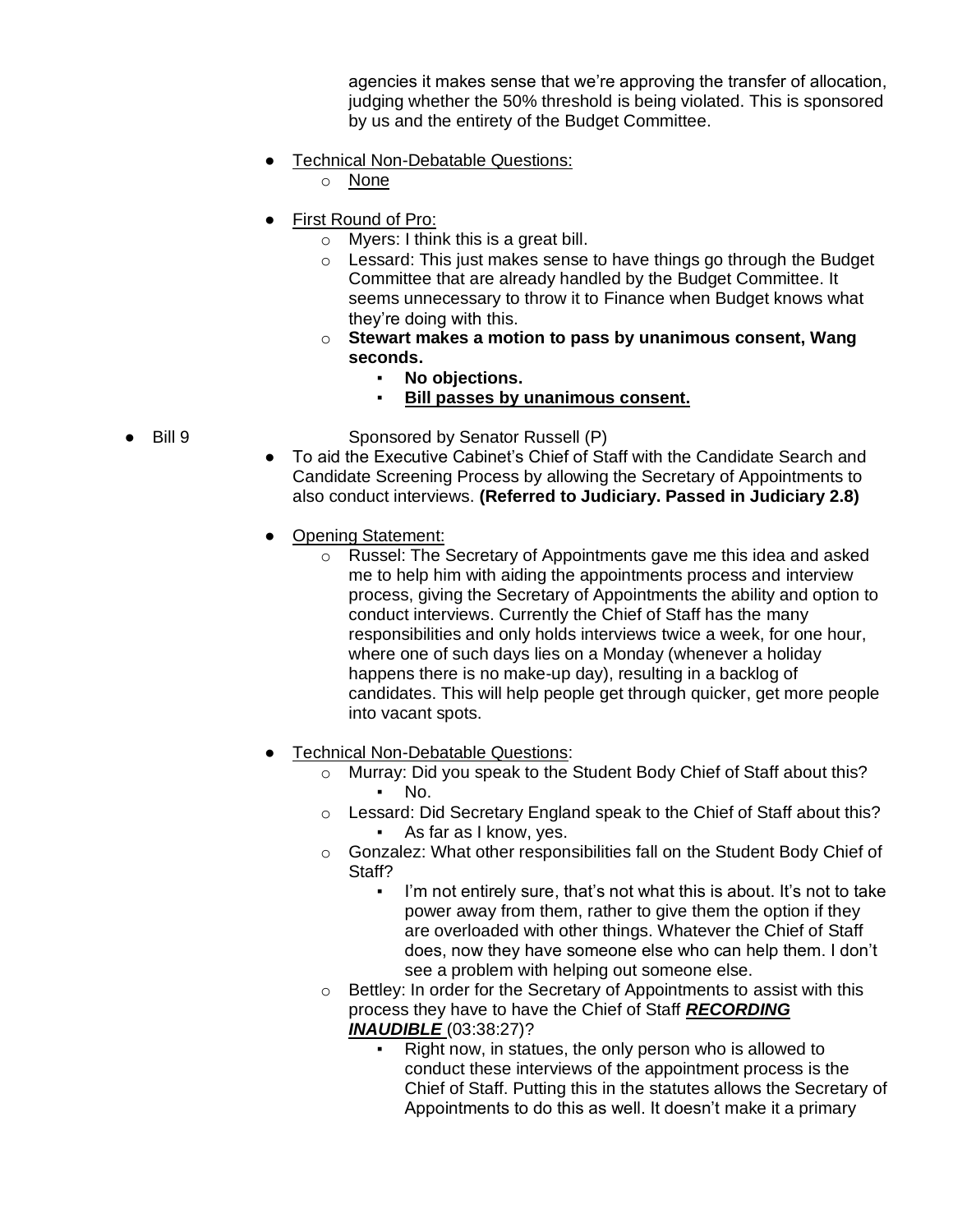responsibility of the Secretary of Appointments, but it just is like a delegating thing.

- o Bettley: If the Secretary of Appointments does this, do they have to work with or be delegated by the Chief of Staff. Would the Secretary of Appointments have the power to do it without discussing it with the Chief of Staff?
	- President Hunter: To be clear, you're asking will the Secretary of Appointments be able to conduct interviews independent of the Chief of Staff?
		- Bettley: Yes.
	- Russel: That was not the intent of this at all to make it the sole responsibility of the Secretary of Appointments, or to give them complete power over this. I have said, Inver even thought that being a problem with this. It's just to have a back-up reinforcement if needed. Right now, the Secretary of Appointments is not mentioned anywhere in this process, in statues, at all. The only person allowed to conduct the interviews is the Chief of Staff. This was brought to me by Secretary of Appointments England, asking me to help with this, so that's what I'm doing.
- $\circ$  Gonzalez: Would you be friendly in some way to make it clear that they cannot operate without consent.
	- Yes.
- o Murray: Is this the first and only mention of the Secretary of Appointments in statutes?
	- Yes, the Secretary of Appointments is not mentioned in statues because the Student Body Executive Cabinet does not have to have a Secretary of Appointments. That is why, as it was explained to me by Secretary England, why they are not explained in the statutes thus far.
- $\circ$  Gonzalez: Did you just say that you were asked to write this bill from the Secretary of Appointments?
	- Not necessarily asked but it was brought to me as an idea. I felt as the Chair of Internal Affairs who deals with vacant seats, I would be happy to help with something that you are seeing is a problem right now.
- **First Round of Pro:** 
	- o Rivers: I can speak on this from experience. When I applied for Senate the Secretary of Appointments emailed me and I just expected him to be doing my interview, however I signed up for an interview on Martin Luther King Day, a Monday. I signed up for that Monday and sat in that meeting for 30 to 45 minutes expecting the Chief of Staff to come, but she never came because there was no email telling me that they could not do an interview on a federal holiday. I 100% am in support of this bill.
	- o Point of Information: B. Suarez: Would Secretary England be conducting interviews on behalf of the Chief of Staff? I understood it as the Chief of Staff has a lot of responsibilities including doing the appointments. This legislation would be a benefit to the current Chief of Staff?
		- This won't go into effect until the next Executive Cabinet is chosen. But that is how I intended it to be perceived when I wrote it to help aid in this process that puts candidates on a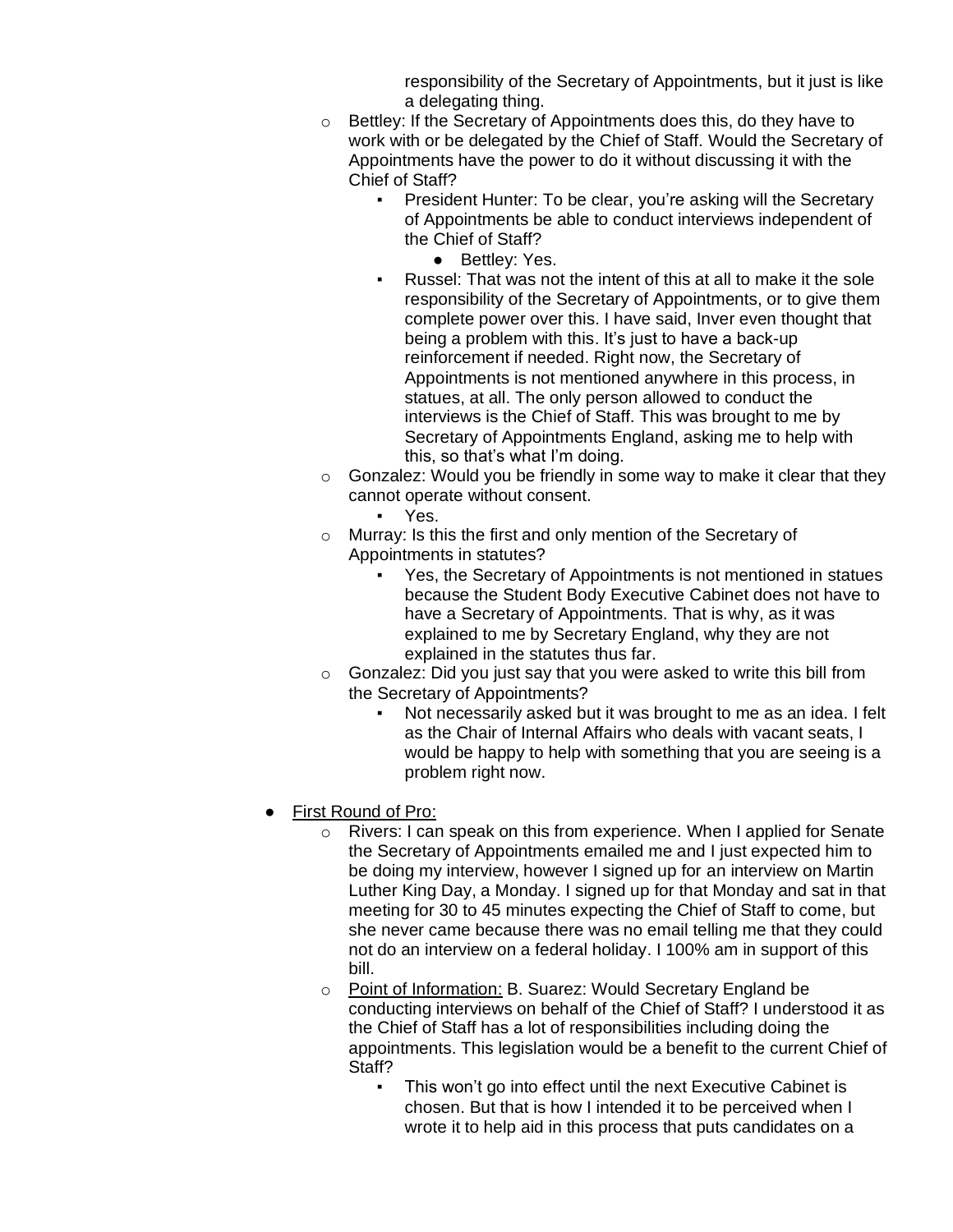backlog. Like Senator Rivers just said, to get more people through and get people into these spots that we're begging them to apply for. This is just to help.

- o Point of Information: Wang: You just said that not every Cabinet has a Secretary of Appointments so how is this going to help the next Cabinet if they don't appoint a Secretary of Appointments?
	- I said that they don't have to have one. If they have a Secretary of Appointments, then they have one. Does that answer your question?
- o Point of Information: DuChêne: Would you be friendly to changing 'Secretary of Appointments' to more ambiguous language such as 'subordinate officer thereunder' so that the Chief of Staff can delegate this duty to any officer in their office? Just because a future Chief of Staff may not have a Secretary of Appointments but if they have a subordinate officer that they do wish to delegate this duty to, they still have that power without being like 'Oh I don't have a Secretary of Appointments so I can't delegate this.'
	- $\blacksquare$  No.
- o Lessard: I went through the confirmation process last fall. The Chief of Staff does a lot, they are the Executive Assistant to the Student Body President. They do so much for the Student Body President and also have classes to attend, possibly an outside work commitment, so having a secondary person available to conduct these interviews ensures a speedier process. You also have to consider the fact that a student's availability for an interview may not coincide with the Chief of Staff's schedule – that scheduling conflict should not deter students from getting to serve in our Student Government Association. We have to consider the fact that we are students first before we are Student Government Officers. Having more than one person only to have the ability to conduct interviews and get people in Student Government positions only ensures that more people will be interviewed and possibly put into these vacant positions. It makes the interview process more accessible when you have more availability as you have two separate individuals that I guarantee will not have the exact same schedule.
- o Point of Information: Rivers: Why would you not friendly to more ambiguous language?
	- The Secretary of Appointments is already involved in the appointment process of scheduling interviews and reaching 0out to candidates, giving candidates information about coming to the Internal Affairs Committee and guiding in that process. Because they are already involved so closely within that process, I feel like it makes more sense to have them involved.
- o Point of Information: Gonzalez: Where in this Bill does it say that this doesn't apply to the current Executive Cabinet?
	- At the top in the PROVISO.
- o Point of Personal Privilege: DuChêne: I will be moving to amend, just because Secretary of Appointments is not enumerated in statues. I would like more of your perspective, but I just don't understand because Secretary of Appointments is not enumerated so if there is no future Secretary of Appointments, but this is approved, then we just have a power that the Chief of Staff can't do anything about, only because they do not have a Secretary of Appointments.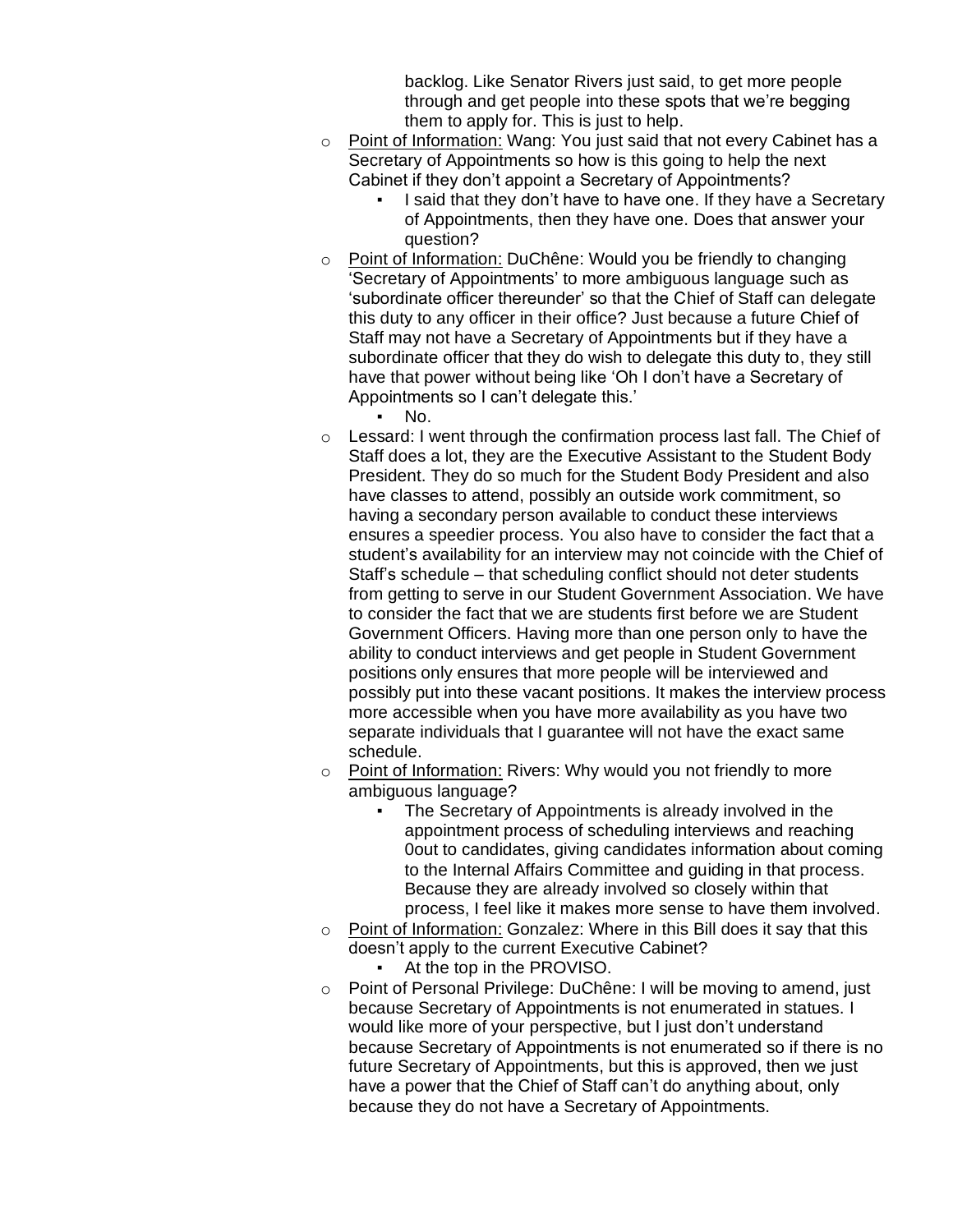- o Point of Information: Bettley: Is the Chief of Staff and the Secretary of Appointments the only two involved in that process?
	- As far as I know they are the only ones involved because right now Secretary of Appointments England schedules and the Chief of Staff interviews. That is how it has been explained to me so far. There is no one else in the Cabinet that I know of involved in this specific process.
- o Point of Information: Lessard: Do we know who handles the initial process when there is not a Secretary of Appointment in the Executive Cabinet?
	- President Hunter: From my understanding it's fluid. There doesn't have to be any Secretaries in office. The fact that there is a Secretary of Appointments, that person does it. Let's say the position is vacated, then you have no one who does that job so they can make anyone do it. To be clear, the Chief of Staff who gives all the appointments, the Secretary of Appointments deals with the scheduling. So, if there is no Secretary of Appointments, the Chief of Staff does it all.
- o Point of Information: Lessard: Do we know the last executive administration that did not have a Secretary of Appointments?
	- Parliamentarian Rowan: To the best of my knowledge the Steinberg administration did not have one.
	- President Hunter: Two have had a Secretary of Appointments, but before that it had not been a position.
- o Point of Information: Rivers: Why did you include the PROVISO for this to come into effect for the next school year?
	- When discussing with Secretary England, he discussed saving it for the incoming Cabinet. I think in his mind he did not want to take on the extra work, but also helping with the fluidity of how he has it worked out with the Chief of Staff right now. I can't speak on why *RECORDING INAUDIBLE* (04:01:41), but this is a new change for the new Executive Cabinet.
- o Point of Clarification: Gonzalez: The Student Body President is also involved in this process.
- o Point of Information to President Hunter: Gonzalez: Because it says that the candidate screening process conducted by the Chief of Staff, *RECORDING INAUDBILE* (04:02:13), does that meant the Secretary of Appointment's job right now is a violation of statues?
	- **.** I don't think they do the candidate screening process; they just do the scheduling. I don't think so. The screening process from what Parliamentarian Rowan and myself understand is that the screening does not count as the 'reaching out to people,' it's specifically the interviewing. I see it more as a scheduling position.
	- President Hunter: I have to leave at 11:50pm. That might mean that Pro Tempore Nemeth has to take my spot then I apologize as unfortunately I was not able to prepare her for this, or this is going to be the last thing we do. I just want to make that clear. I might be back if you're still meeting.
- o **Bettley moves to remand this back to the Judiciary Committee.**
	- **Gonzalez seconds.**
		- No objections.
		- **Bill 9 is remanded back to the Judiciary Committee.**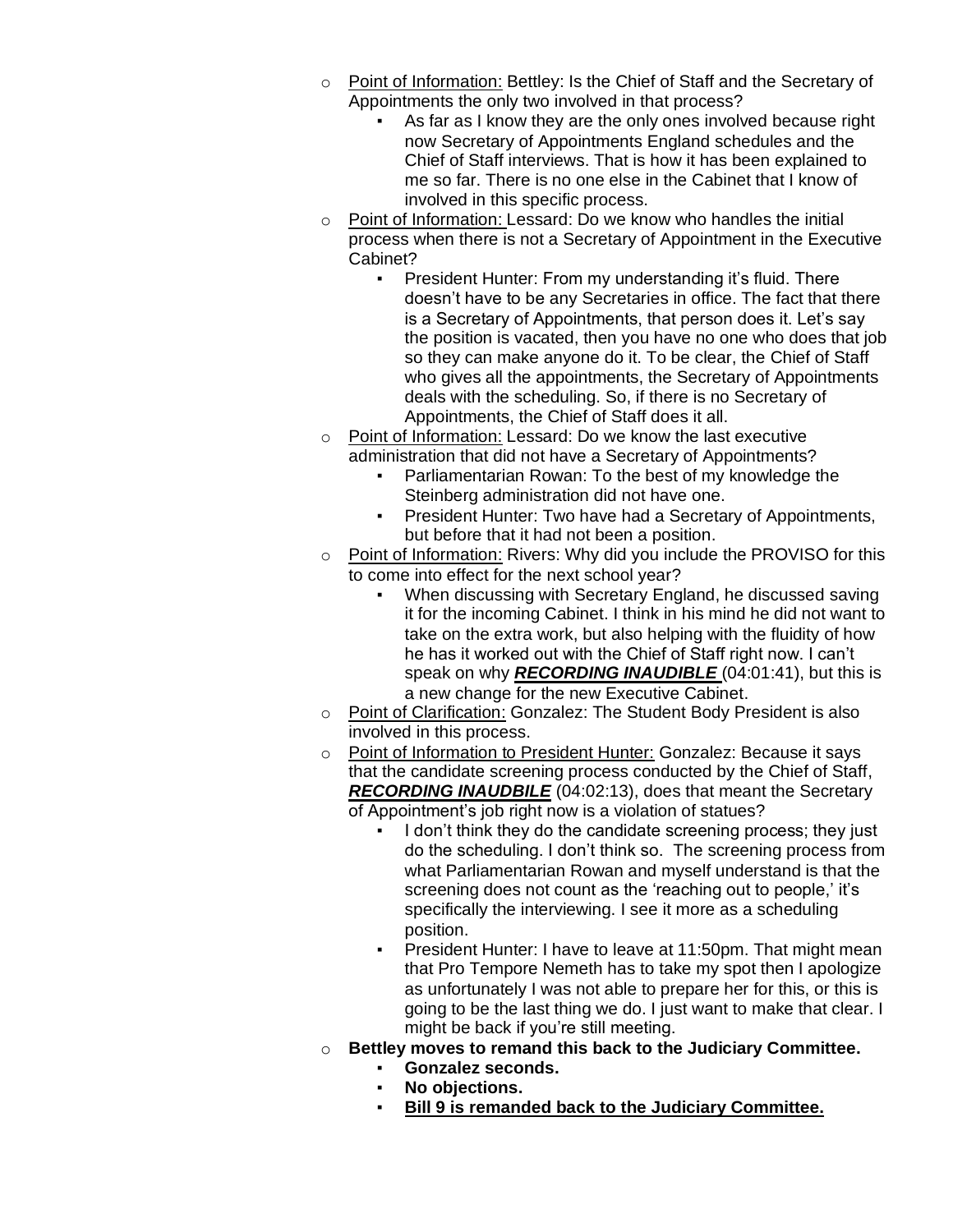- o Point of Personal Privilege: Myers: Please come to Judiciary. We did this last time and the bills came back exactly as they left. Show up to Committee. We have members who don't show up, who speak in con of a bill and don't show up when they get remanded back to Committee – that's not the point of it. We do a multitude of things to the Bills in Committee. I will not forward these bills again untouched if they were remanded back to Committee. Please show up to Judiciary next Tuesday (2/15) on Zoom at 7:00pm, pending time.
- o Point of Personal Privilege: Bell: I completely agree and please come to Judiciary. As a new Senator I am always very entertained in Judiciary, it's actually very fun. Please come, thank you.
- **Bettley moves to do final roll call, Bell seconds**
	- o **Gonzalez objects.**
	- o **Bettley withdraws.**
- **Roy moves to move into Statements of the Senate, Drackley seconds,** 
	- o **Lessard objects.**
	- o **Roy does not withdraw.**
- **Voting Results:**
	- o **25 yes, 4 no, 1 abstention.**
	- o **Senate moves into Statements of the Senate.**

### Constitutional Amendments:

| CA <sub>1</sub>     | Sponsored by Senator Roy (P)<br>To amend Section 7 B of Article V of the FSU Student Senate Constitution to include<br>appointment exceptions to offices defined in statutes. (Referred to Internal Affairs &<br>Judiciary. Passed in Internal Affairs 2.7. Withdrawn in Judiciary 2.8)                                                                                                                                                               |
|---------------------|-------------------------------------------------------------------------------------------------------------------------------------------------------------------------------------------------------------------------------------------------------------------------------------------------------------------------------------------------------------------------------------------------------------------------------------------------------|
| Resolutions:        |                                                                                                                                                                                                                                                                                                                                                                                                                                                       |
| Resolution 6        | Sponsored by Senator Drackley (P) Tucker, Diaz, Russell<br>To increase transparency to the student body, specifically those applying for positions<br>within SGA. (Referred to Internal Affairs & Rules and Calendar. Tabled in Internal<br>Affairs 1.24. Amended and Passed in Internal Affairs 1.31. Tabled in Rules and<br>Calendar 2.2. Passed in Rules and Calendar 2.9.)                                                                        |
| <b>Resolution 7</b> | Sponsored by Senator Gonzalez and Senator Bettley (P) Barker, Berger,<br>Himatsingani, Rider, Ritzel, Williams (Co)<br>To expand the Budget Committees purview under Student Senate Rules of Procedure<br>to encapsulate all the responsibilities assigned to us under Student Body Statutes.<br>(Referred to Budget, Judiciary, and Rules & Calendar. Passed in Budget 2.8.<br>Amended and Passed in Judiciary 2.8. Passed in Rules & Calendar 2.9.) |
| Resolution 8        | Sponsored by Senator Roy and Senator Russell (P)<br>To fund the World Affairs Program and the Case Competition Club via SAP.<br>(Referred to Budget. Removed from the Agenda in Budget by Chair 2.8)                                                                                                                                                                                                                                                  |
| <b>Resolution 9</b> | Sponsored by Senator Roy (P)<br>Rules of Procedure Changes regarding masks and Zoom cameras.<br>(Referred to Rules and Calendar. Tabled in Rules and Calendar 2.9.)                                                                                                                                                                                                                                                                                   |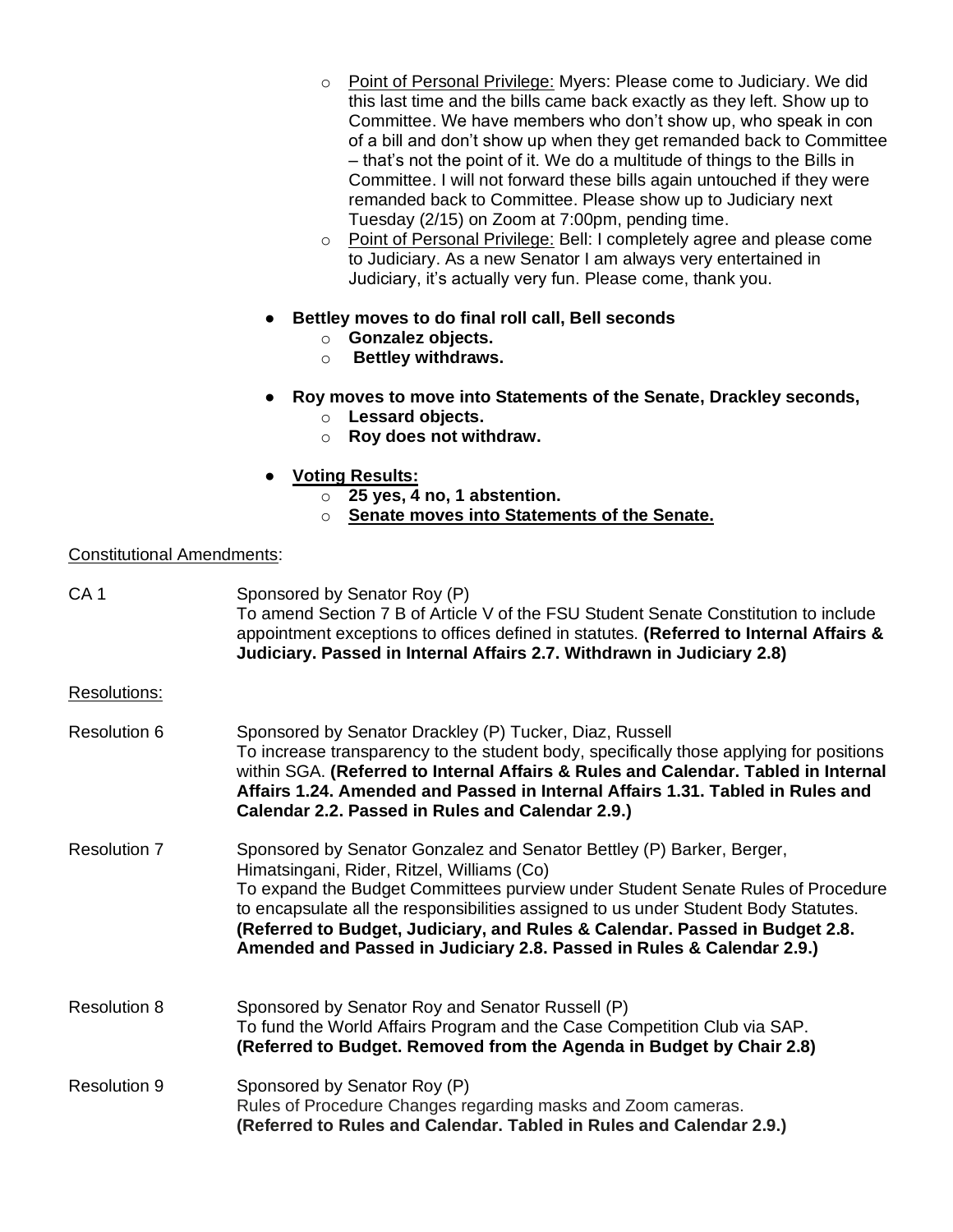Resolution 11 Sponsored by Senators Fronczak and Stewart (P) Beall, Nemeth (Co) Creating a distinguishable difference between excused and unexcused absences in Student Senate.

#### Unfinished Business: None.

#### Statements of Dissent:

- *Bowling wishes to write a Statement of Dissent.*
- *Gonzalez wishes to write a Statement of Dissent.*
- *Roy wishes to write a Statement of Dissent.*

*Roy*: I lodge this statement of dissent because as a PAC Chair and an individual who has been involved in the RSO funding process since October of 2019. I was incredibly dismayed and have taken great concern with the methodologies used by certain members of our Senate to justify cutting every line in a resolution to make the request less expensive. This is a horrible precedent to set because if you don't listen to organizations which tell you they can't put on an event with \$500 less dollars and you go ahead in defunding them, there's a very real and probable possibility the event won't be able to happen. By defunding six organizations for fiscal responsibility, you risk all six being unable to put on any of their events. We have multiple-hour funding board meetings and a Finance Committee every week to ask all of the questions asked today in the Senate, and while I respect the Senate's rights to question allocations that seem excessive, I encourage Senators that do so to read our published minutes or reach out to funding board chairs beforehand with these concerns. Our Monday and Tuesday meetings are made pointless when every question asked in committee is reasked in Senate, and the reason the organization must come to PAC and RTAC but not Senate itself is because these boards are where these questions are and have always been asked. Not every organization can easily attend Senate on Wednesdays to answer these last-minute questions posed by Senators to bring their requests down. That's why it's a multiple day process so we can still contact RSOs if any serious questions went unasked or unanswered, but I have never had to cold-call organization on their home phones from the Senate floor as much as I've been doing this semester just so they can come because individuals are wanting to defund them with no advance notice at all. This is disrespectful to the organizations, disrespectful to our funding committees and their members that dedicate hours each week to hearing these requests and questioning the organizations, and it's disrespectful to our entire funding process.

Furthermore, funding boards have and should always work on a first-come mindset because it's impossible for any funding committee to predict how many requests they'll receive at the end of a semester. Instead of funding every organization that comes through with less money than they will need to put on their event so we can keep every possible dollar for ourselves, it is the job of our funding committees to fund requests that come from the first month to the last month equally based on the feasibility, probable impact, and fiscal responsibility of the request. We consider whether requests are fiscally responsible so we don't overfund any organizations, but we won't underfund organizations just to save money for future requests that may never even come.

In no uncertain terms, we should never underfund good requests if they are fiscally responsible and likely unable to happen without this funding.

The funding boards are the organizations that determine whether funding can and should be cut if we believe the organization can cover it based on our lines of questioning, and from my experience I can confidently say that PAC regularly does this and even did it this week with the request from the Jim Moran College of Entrepreneurship Leadership Council. It was incredibly disrespectful for a Senator to suggest on the floor that an organization (The FSU Flying High Circus Club) could cover an incredibly well-planned and fiscally responsible event with a last-minute fundraiser that would completely jeopardize the event's ability to happen. That act and what we put organizations through this night will serve as an embarrassment and stain on the good work our Senate and funding boards do to fund and help organizations on our campus, and I speak so strongly against this because I hope it doesn't discourage organizations from coming to us for funds if they expect this same treatment in the future.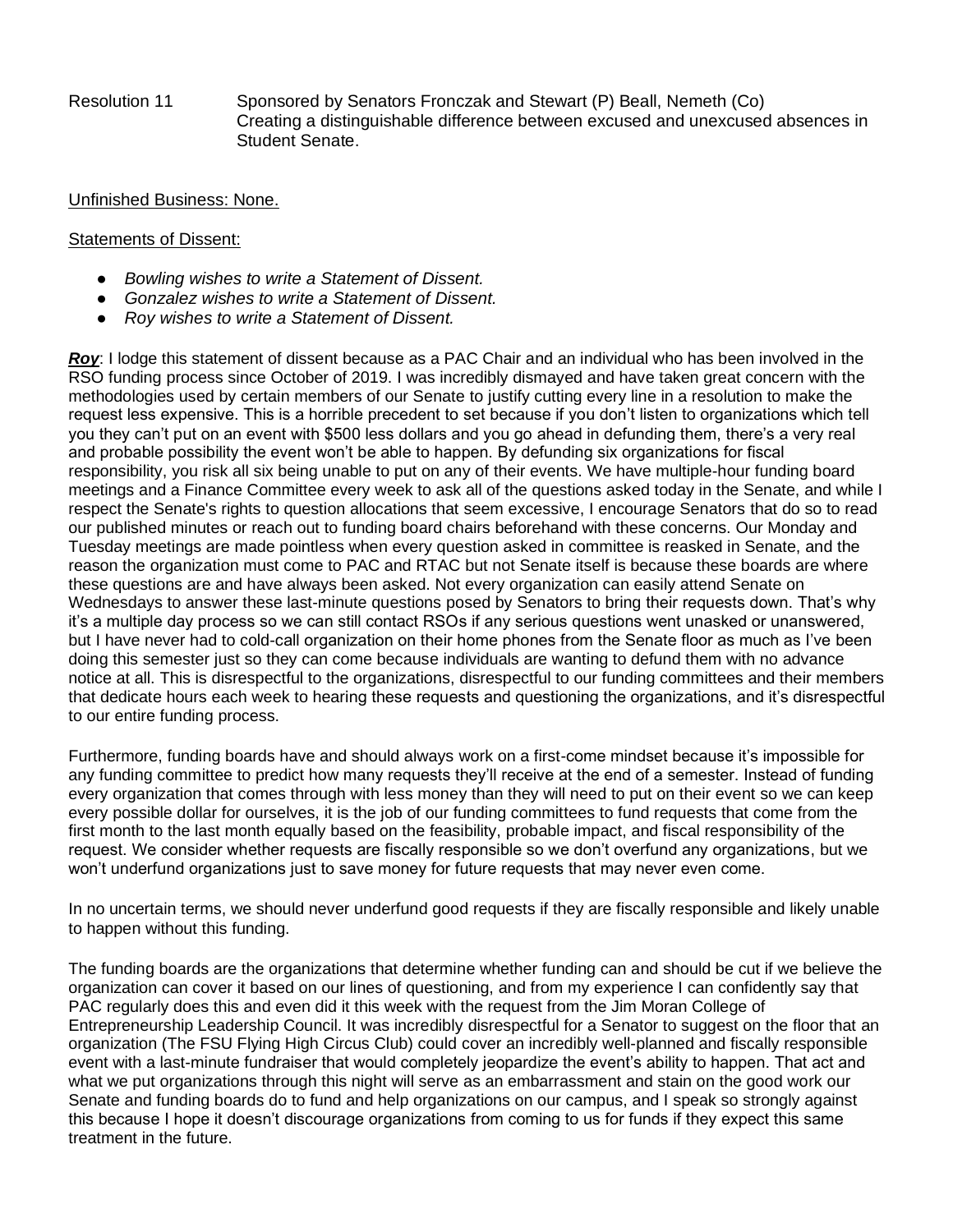I lodge this statement because in my goal to stand up for student organizations and advocate for our funding board processes I not only hold myself to serving as the best and most-communicative PAC Chair I can be, I also dedicate myself to standing against anything that would threaten these processes. What happened tonight was clearly a drive to set us on a path that would make funding less accessible to RSOs for the purpose of saving funds for future requests that may not happen, for underfunding organizations because individuals don't want us to trust organizations when they tell us they can't put on an event without a certain amount of funding, and it was an attempt to set us on a path that would make every Senate meeting into another multiple-hour funding board or Finance committee meeting where the same questions would be continually asked because individuals don't want to trust our funding board processes either.

This is not the path our Senate should be put on, and I'm very proud other Senators stood with me in fighting and voting for the funding of our RSOs.

*Garner*: It is my personal philosophy and long held view that the primary function of our Student Government Association is to further the success and positive impact of RSO's on the larger student body. By making resources abundantly available and accessible, an environment focused on intentional programming can be cultivated.

This dogma is particularly admissible when concerning the prerogatives and nature of the Senate. As the largest and most diverse body of the SGA, there is an abundant opportunity for Senators to interact with RSO's and students directly. I would go as far to say that Senators are often the first SGA contact for many of our fellow student peers. Most of whom are seeking guidance and aid in their quest to productively engage the student body. This is a responsibility I do not take lightly, inconsistently, or whimsically.

The actions of a particular Senator have affronted the very nature of this responsibility and has splintered the relationship of trust, the Senate holds with its RSO partners. While I understand each Senator reserves prerogatives and maintains the right to offer debate or questions in the spirit of thoroughness, this does not entitle Senators to act maliciously with respect to any Senate business, let alone the interests of RSO's. Some Senators may maintain undisclosed philosophies and despite their personal liberty to have these, it is wrong for said philosophies to impact their judgement when concerning Senate business.

Furthermore, Senators should be mindful of their personal conduct when in session. An abandonment of decorum, let alone common manners, should never be tolerated. In addressing other Senators, one should be mindful of how their words or actions can be negatively perceived. The Senate should be a welcoming environment and childish behavior unfitting of a Senator or more importantly, a Florida State Seminole, must never be tolerated. The world is toxic enough and the persistence of certain actors within our Senate make it more difficult to do the work our constituents sent us to do. The Senate can only function with constructive relationships and trust, without those we fail. In closing, I would offer this advice to any willing to accept it; selfaggrandizing generally doesn't create your desired outcome.

# New Business: None.

# Closing Announcements:

• Roy: Good evening and thank you for coming to finance tonight. PAC and RTAC fund things because we look whether it's a good request and whether we want to fund it. We don't think how much we want to keep by the end of this year – we think if there's a good request should we fund it. That's something this entire time we debated and were told 'No, we shouldn't this if it's a good event just because we should cut everything and make nothing happen.' I will have a very detailed Statement of Dissent. But, because this is the Closing Announcements, my announcements will be that PAC does have an adjunct liaison position open. If any Senator would like to come to our meeting, it's Mondays at 7:00pm. You will be able to sit on, and if I'm not in the meeting, will list you as a co-sponsor. Every single PAC Resolution will list you as a cosponsor. It is a cool opportunity to be involved in an extra thing in Senate. Tyler Roy News finally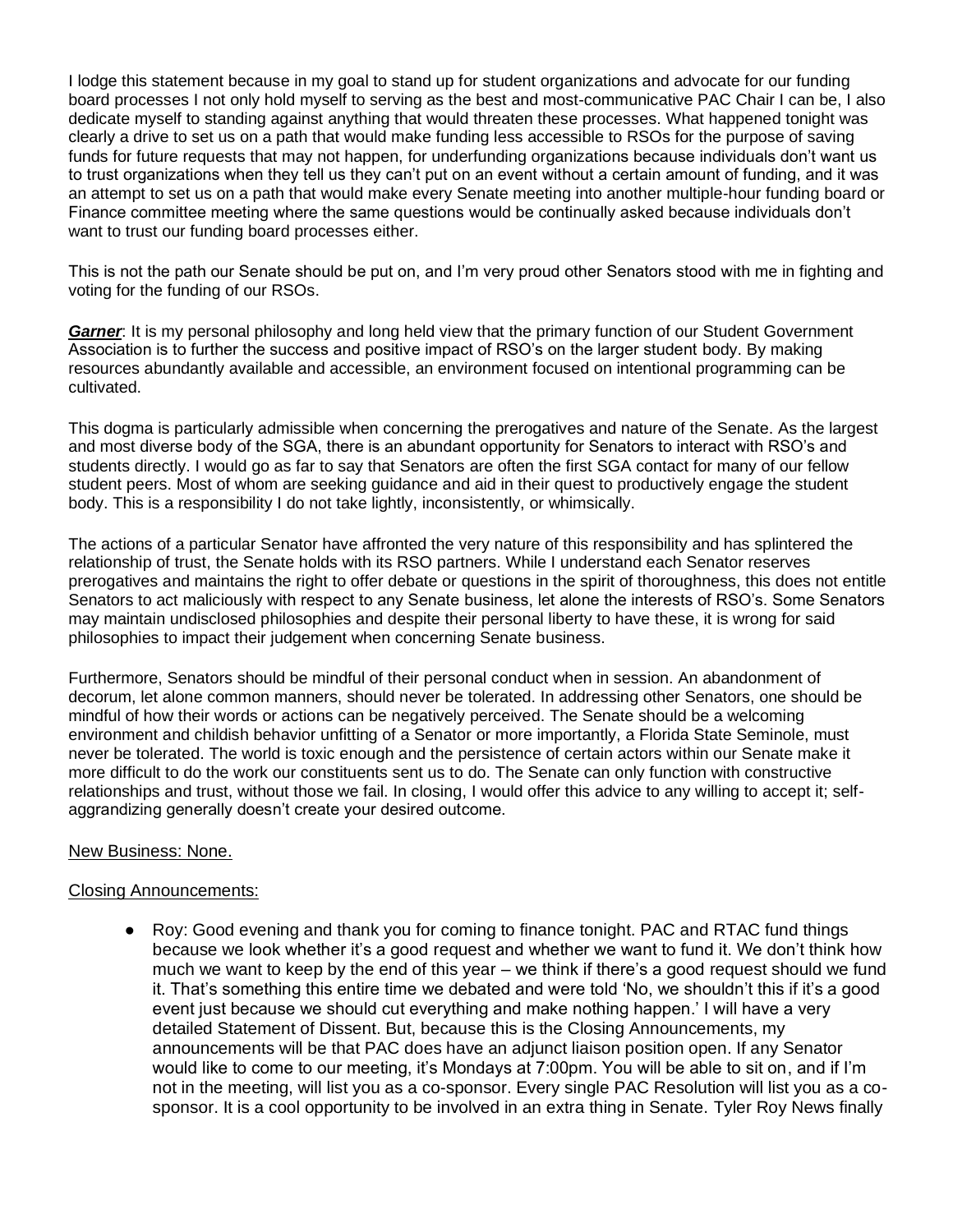dropped this week. If you have any questions about anything we covered, I actually want to hear feedback. Thank you for your time.

- DuChêne: I will be absent for the next two weeks from Senate because I will be performing in Cinderella, which means Cinderella will be happening for the next two weeks. Performances will be happening Wednesday through Sunday (Wednesday, Thursday, Friday, two shows on Saturday, one on Sunday) – six shows a week, we'll be doing twelve performances total. That's a lot of opportunities for Senate to come out.
- Bowling: I acknowledge a Statement of Dissent for multiple reasons. I would also like to say that a lot of questions asked tonight were asked in Finance, in some cases multiple times. Please check the minutes. If you have any questions, a lot of them will be answered in Finance. It is our duty as Student Senators to fund these RSO's and make sure these events happen. If were looking at through a lens of I'm not sure how much we can fund because we need to save a certain amount, that keeps a lot of RSO's from holding events. That philosophy is not how SGA and the Senate should be run as Student representatives. My Statement of Dissent will be very detailed - we are here for these RSOs and work for them. We should keep doing our best to fund as much as possible.
- Lessard: I'm going to echo the sentiments of Roy and Bowling. I didn't get a chance to skim over RTAC and Finance minutes until this evening, but it honestly only takes a short time to read through them, even if you're sitting here with your laptop open – to avoid asking redundant questions. I found the answers to pretty much every question that I had without having to voice. Please read your minutes. The same goes for internal Affairs interview candidates. I've seen IA interview candidates be asked questions here that were asked in IA. Please review your Senate Committee meeting minutes, it honestly never takes me more than about two to three minutes per Committee. Please read your Committee minutes - it would save us so much time here.
- Wang: I forgot to do this during liaison announcements, but I serve as the liaison to the FSU ASU and as you all may know it is still currently Lunar New Year. The Chinese American Student Organization is having a *RECORDING INAUDIBLE* (04:14:57) gala at the end of this month and are looking for performers for their talent show. If you are interested please apply, applications are due February 21<sup>st</sup>. *RECORDING INAUDIBLE* (04:15:11) is one of their pageants that they do every year. Apply, or if you know anyone that's in the Asian American community who wishes to apply, I would say apply but applications close in four minutes. Please consider going to the event the week of February 21<sup>st</sup>.
- Bettley: First I just want to apologize with my whole amendment, it was not my intent to not fund these organizations. I know how much these organizations need the money and I really think this was a good learning lesson as it proved the importance of Committee meetings and showing up ready to be engaged. *RECORDING INAUDIBLE* (04:16:17) now I'm going to make an effort to show up to RTAC and PAC that way this doesn't have to happen again. I know that I asked questions that were definitely answered in those committees. If you have time attend the committees. If you don't have time just look at the minutes. These organizations do need that funding. While there were inconsistencies, there are simple ways to solve such inconsistencies without taking up everyone's time, including that of the organizations who had to sit here for four hours today. If you can go to RTAC and PAC, both Chairs would really appreciate it, but just look at the minutes.
- I would like to apologize for my late arrival; however, I would like to echo the sentiments said by Senators previous to me. It's unfortunate as member of Finance that I have to inform RSO's that it's very possible some of our colleagues will cut your funding for undisclosed philosophies. It's very disheartening to many of them and pushes a variety of RSO's from wanting to get funds in the first place. I understand that there is a fine line between being thorough and being malicious. I would invite my colleagues to analyze their philosophies for the future.
- B. Suarez: At the end we are all Senators and we're all constituents and there's a basic level of respect we should give each other. To laugh or roll your eyes after a question is made is disrespectful to your fellow Senators.
- Diaz: On a lighter note, I think it's important that we recognize and commend the Office of Governmental Affairs (OGA) for all the amazing work that they do. They worked so hard to plan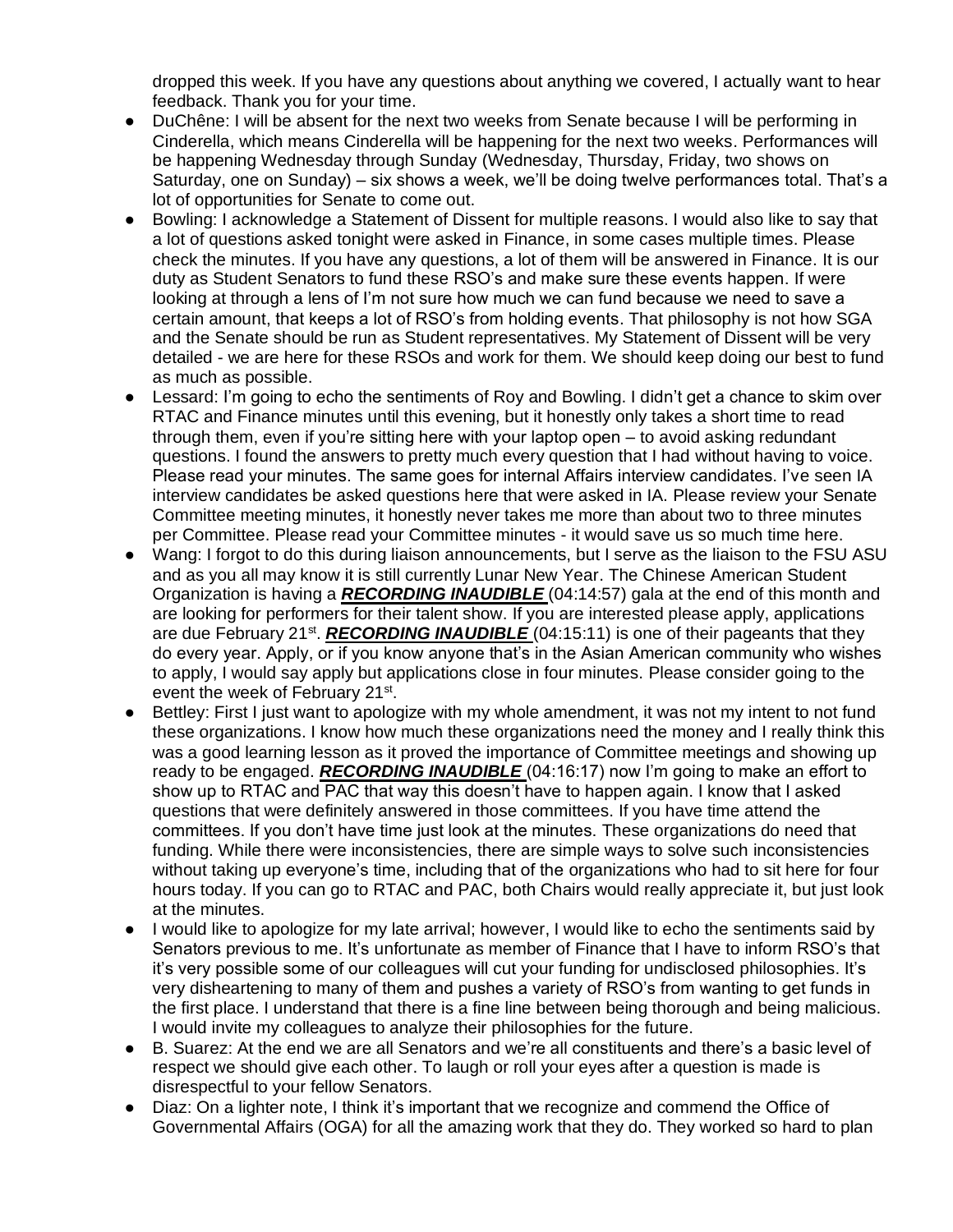the 'Day at the Capitol.' I think it's Important that we publicly announce support for what they've done. Thank you.

# Officer Announcements:

- Parliamentarian Rowan: The reception last night was amazing. Quick shoutout to Senator Tucker for coming *RECORDING INAUDIBLE* (04:19:13) for keeping us going because you all saw how long that Consent Resolution was for PAC. None of that would have happened if it weren't for these two Senators. If you know anybody who wants to be on RTAC or involved in SGA, please tell them to fill out an RTAC application, RTAC needs members. In the meantime, RTAC needs Senators so please go out and keep their operations going. President Hunter and I got everything worked out and there will be a mandatory parliamentary procedure refresher on the afternoon of February  $27<sup>th</sup>$  – we will get a time and place to you all soon; it will likely be in the afternoon so please keep that afternoon open. A refresher is always nice for parliamentary procedure.
- Historian Cofer: Nothing, I just want to go home. Thank you.
- Pro-Tempore Nemeth: I want to start with the fact that healthy debate is crucial. If someone is critiquing your amendment or resolution, it is not a personal attack – it's not an invitation to roll your eyes, it's not an invitation to go on your phones and text your friends. Tonight did not feel like a safe space, and I was very disappointed. I was already very disappointed on attendance, which I will get to. In closing announcements as well, it's not an invitation to critique or elaborate on the little bits and pieces on what you're providing in your Statements of Dissent. You can save those conversations - emotional intelligence, like Dr. Williams said. Next is attendance, not a very fun topic. I was very disappointed to see six Senators suspended this week and only have one of those suspended Senators come to Rules Committee. It's pretty disrespectful to Rules to have to hear so many suspended Senators who have been elected and then we're now forced to make assumptions on why they haven't been coming and what not. Please let your Senator friends know as a lot of work is required to track people down their attendance. We have expectations for you, or it's okay to resign. There is no shame is resigning as it opens a seat for someone to come I who is eager and get some work done. I look forward to seeing you all next week.
- President Hunter: N/A.

# Advisor Announcements:

- Jacquelyn Butts: At the end of last semester I sent an email to all of the Senate leadership Chairs for transition documents. Tonight is a perfect example as why – as an Advisor – we ask for them. We had somebody resign and for three weeks we were not able to receive any information. *RECORIDNG INAUDIBLE* (04:24:12). When we sed you all emails asking for that, we're not trying to micromanage you – we're trying to prepare for the future. Please keep that in mind. You are students, this is not your job and you won't be here forever - that's why we're here to support you. When we ask for that information, please share that with us.
- *RECORDING INAUDIBLE* (04:24:48): I have a few things to say. I didn't see the rolling of the eyes because I'm behind you all but be respectful of each other. I heard very healthy debate tonight. I texted Jacquelyn at one point and said, 'magic is happening.' What I mean by that is you all were actually questioning each other; you all were being independent thinkers which is important. You don't have to be in a 'group-think mentality' where you solely support your friends. I heard more people speaking in Senate than I heard the whole year of my first year working here. You all are doing a great job in that aspect. Feel confident in yourselves to make sure that you're speaking up and asking questions. We are still having many issues with myself and staff